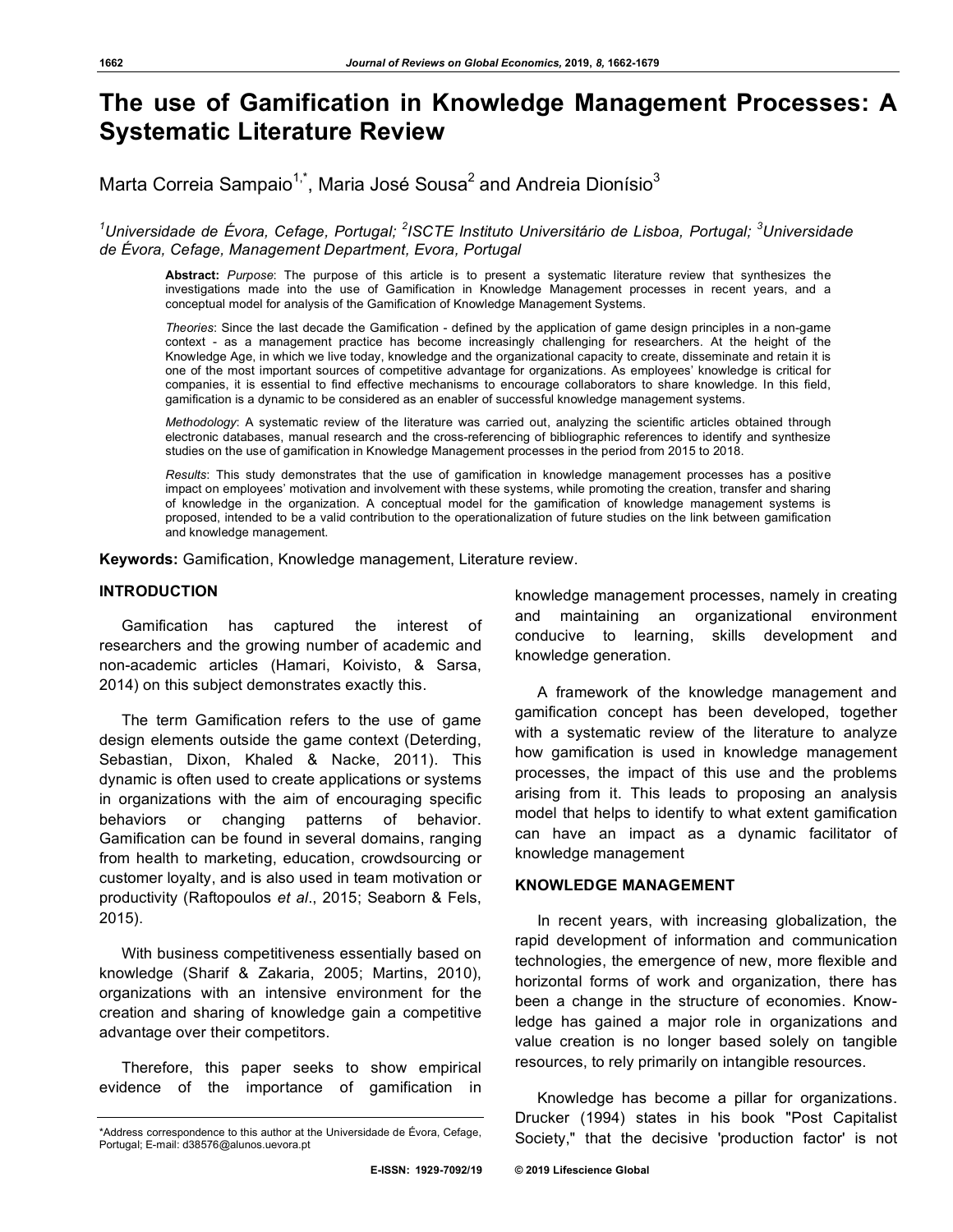capital, land or labor, (Polanyi, 1966; Nonaka & Takeuchi, 1997; Davenport & Prusak, 1998; Strauhs, 2003). According to Jorge and Faléco (2016: page 69), it is "one of the most valuable tools that organizations have today, coming from the intellectual capital of each collaborator", and organizational strategies must focus more and more on human capital, on their qualifications, skills and knowledge, since effective management of this resource will create value and achieve greater performance (Serrano & Fialho, 2005).

Currently, knowledge management is developing and increasingly practiced in organizations, with companies recognizing the importance of managing their intangible assets. Brand development, stakeholder relationships, the organization's reputation and culture are seen as the major sustainable sources of business advantage (Chong, Holden, Wilhelmij & Schmidt. 2000). In knowledge-intensive organizations, processing knowledge is critical to business success (Halawi, Aronson, & McCarthy (2005) cit. Prahalad & Hamel, 1990). For Drucker (1988), the ability to develop and raise the value of these intangible assets is a core competency for organizations.

There is a general consensus that knowledge management will represent the most important competitive advantage factor for organizations (Prahalad & Hamel, 1990, Halawi *et al*., 2005, Quinn, 1992, Grant, 1996, Davenport & Prusak, 1998; Sharkie, 2003; Spender, 2014).

At the heart of the movement's paradigm (António, 2015), the key to any organization's success is its ability to transform and evolve permanently, and the ability to rethink and question its activities, structures and systems regularly. Dominating new sources of value, the creative dimension of economic activity means abandoning routine and tradition and emphasizing novelty (innovation, originality, diversity). With knowledge being the most important strategic resource for business (Hadad, 2017, Shujahat, Sousa, Hussain, Nawaz, Wang & Umer, 2017), companies should focus on designing real knowledge strategies to improve their competitiveness through a rational assessment of internal resources and the external competitive environment, also considering existing turbulence and uncertainties (Bolisani & Bratianu, 2017).

# **Models of Knowledge Management**

Organizational Knowledge Management implies the existence of processes for the creation, codification

and application of knowledge in the organization, with management taking the necessary steps to create an open environment to embrace a knowledge management project, namely time, resources and employee motivation (Nonaka & Takeuchi Hirotaka 1997, Leonard-Barton 1998, Probst 1998, Sveiby 1998, Davenport & Prusak 1998).

Several models of organizational knowledge management have been presented by various authors over time, aiming to promote the dissemination of knowledge in organizations and presenting management practices and leadership to support this. Within the scope of our work, the post-2000 models, included in the Strategic Intention (Paradigm of Movement) phase, are added to the SECI Model (Nonaka & Takeuchi, 1995), which is still one of the creation and dissemination of organizational knowledge (Mohajan, 2017). Table **1** compiles knowledge management models and their authors, the basic assumptions of each knowledge management model and the type of practice / organizational environment that the authors defend as essential for the creation and management of knowledge (Table **1**):

## **GAMIFICATION**

Games are an integral part of our society, where people appreciate the feeling of winning points, rewards and autonomy, overcoming challenges and obstacles, always with associated fun elements. Assuming this, the idea of gamification is to pass these sensations associated with games to the organizational context, allowing the company to collect valuable information about the behavior of customers, employees and activities at various points of contact, including applications used through the Internet, mobile devices and social networks.

Gamification, defined by Kapp (2012: page 11) as a "mechanism based on game dynamics, designed and thought with the intention of involving people, generating action, motivating, promoting learning and solving problems" is a recent organizational research theme Rinc, 2014). It is often necessary to apply the principles of play to the organizational environment when the intention is to increase employee involvement, which is why it seems pertinent to consider gamification as a strategic tool for knowledge.

According to Duarte (2016), individuals' social mutation has made organizational game dynamics a strategic tool for the processes of knowledge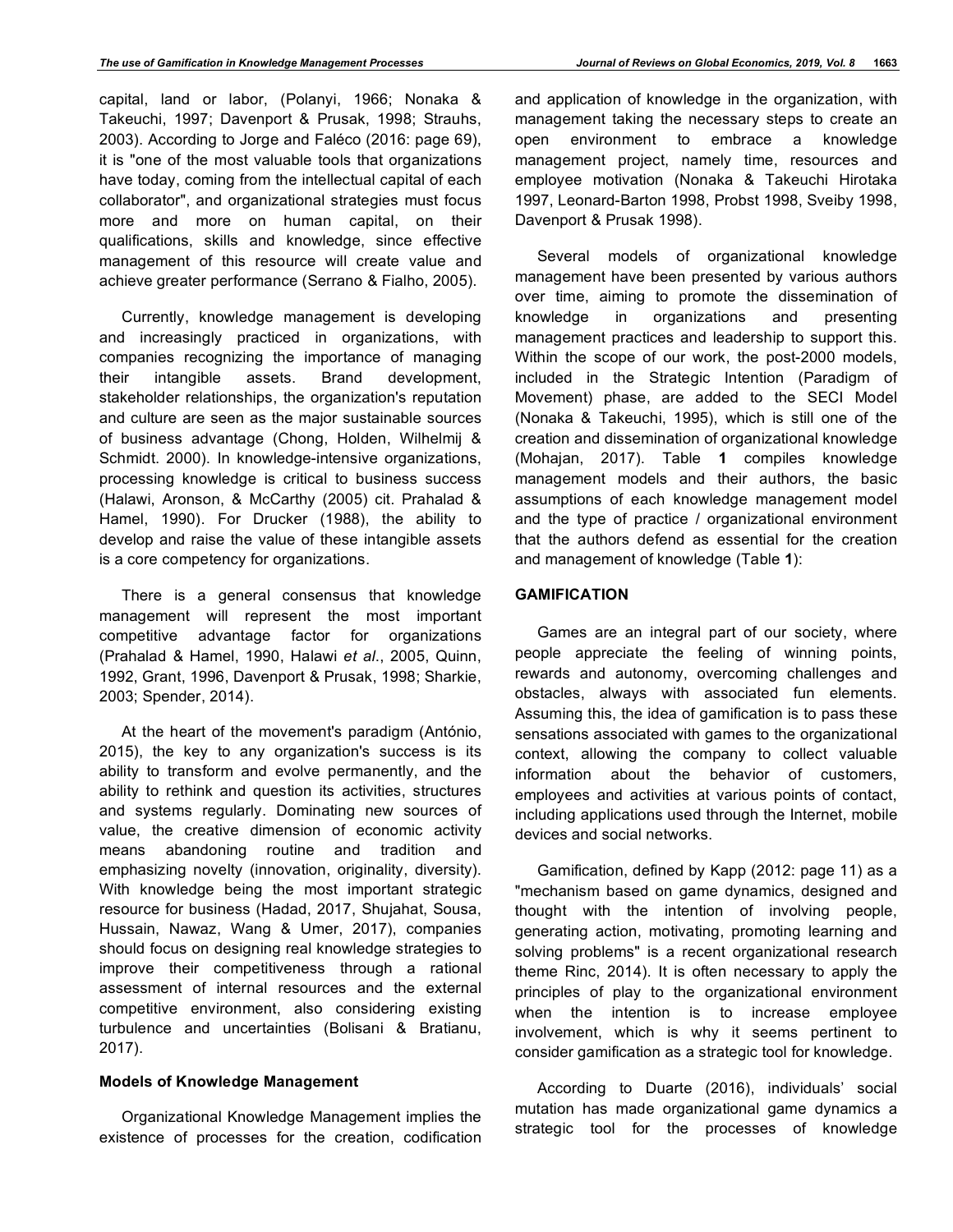# **Table 1: Knowledge Management Models**

| Author/year                                             | <b>KM Model</b>                                            | <b>Assumptions of the KM Model</b>                                                                                                                                                                                                                                                                                                                                                                                                                                                                                                                                                                                                                                                        | <b>Environment and practices</b><br>required to implement the KM<br><b>Model</b>                                                                                                                                                                                                                                               |  |
|---------------------------------------------------------|------------------------------------------------------------|-------------------------------------------------------------------------------------------------------------------------------------------------------------------------------------------------------------------------------------------------------------------------------------------------------------------------------------------------------------------------------------------------------------------------------------------------------------------------------------------------------------------------------------------------------------------------------------------------------------------------------------------------------------------------------------------|--------------------------------------------------------------------------------------------------------------------------------------------------------------------------------------------------------------------------------------------------------------------------------------------------------------------------------|--|
| Nonaka & Takeuchi<br>(1995)                             | Knowledge Conversion<br>Model - SECI                       | Human knowledge is created and expanded<br>through social interaction - "Knowledge spiral:<br>internalization, socialization, outsourcing and<br>combination                                                                                                                                                                                                                                                                                                                                                                                                                                                                                                                              | Social Interaction within the<br>Organization                                                                                                                                                                                                                                                                                  |  |
| Wenger & Synder<br>(2000)                               | Model of Wenger<br><b>Communities of Practice</b><br>- COP | Knowledge and communication flow using<br>narratives or metaphors, the main idea being to<br>decompose complex knowledge into a simple<br>format.                                                                                                                                                                                                                                                                                                                                                                                                                                                                                                                                         | Relaxed atmosphere;<br>Encourage the individual's<br>socialization within the<br>community;                                                                                                                                                                                                                                    |  |
|                                                         |                                                            | Through individuals' socialization within the<br>community, their knowledge is more easily<br>shared.                                                                                                                                                                                                                                                                                                                                                                                                                                                                                                                                                                                     | Existence of an atmosphere of<br>respect and appreciation                                                                                                                                                                                                                                                                      |  |
|                                                         |                                                            | Encouraging the creation of Communities of<br>Practice can help employees overcome some<br>barriers to knowledge sharing: greater awareness<br>of the importance of sharing knowledge to<br>develop the community; access to space and time<br>for members to interact and cooperate; practical<br>communities ensure that their members share a<br>common language and the understanding<br>necessary to share their new knowledge, and<br>finally, creating an atmosphere of knowledge<br>sharing among them is respected and valued                                                                                                                                                    |                                                                                                                                                                                                                                                                                                                                |  |
| Mohajan (2017) op cit<br>Stankosky & Baldanza<br>(2001) | Stankosky & Baldanza<br>Model                              | Managing knowledge is an engineering project<br>that has external influences at the political, social,<br>governmental and economic levels, and the<br>organization must rely on four essential pillars:<br>leadership, structure and organizational culture,<br>technology and learning. Technological<br>infrastructure should promote efficient and<br>effective capture of tacit and explicit knowledge                                                                                                                                                                                                                                                                               | Leadership;<br>Organizational structure and<br>culture:<br>Technology and learning;<br>Technological infrastructure<br>should promote efficiency and<br>capture tacit and explicit<br>knowledge                                                                                                                                |  |
| Kakabadse, Kakabadse, &<br>Kouzmin, (2003)              | Kakabadse Knowledge<br>Management Model                    | They compile five KM models: Philosophy (what<br>knowledge is); Cognitive (knowledge is an<br>economic asset - it must be managed as a<br>business area, developed and have its own<br>metrics); Networking (there are ideas outside<br>organizations that can be adapted to achieve<br>competitive advantage. Knowledge work is seen<br>as building social relationships, social capital and<br>reciprocity); Community (communities of practice)<br>and quantum (through quantum computing)<br>knowledge is driven by hypothetical scenarios<br>rather than by facts, becoming more dynamic and<br>adjustable to the scenario and not a static fact,<br>which makes room for innovation | Cognitive Model - existence of<br>metrics and dynamics of<br>knowledge development;<br>Model of Networking: - social<br>relations, social capital,<br>reciprocity;<br>Community model - existence of<br>communities of practice;<br>Quantum model: creation of<br>hypothetical scenarios, dynamism<br>and reaction, innovation |  |
| Hariharan, (2005)                                       | 360 Degree Model                                           | A Knowledge Management system is based on<br>six dimensions, with the central dimension of<br>business: for each business priority, this model<br>creates a knowledge repository that helps<br>specialists in the area to improve the performance<br>of this measure: a community of experts. What do<br>customers say, relevant internal knowledge<br>base? Relevant external knowledge base?<br>Replication of knowledge in business units                                                                                                                                                                                                                                              | Knowledge repository:<br>Community of experts;<br>Relevant internal knowledge<br>base;<br>Relevant external knowledge<br>base;<br>Replication of knowledge in<br>business units                                                                                                                                                |  |
|                                                         | Model of Complex<br><b>Adaptive Systems</b>                | A CAS is a way of thinking and analyzing things,<br>recognizing complexity, patterns and<br>interrelations rather than just focusing on causes<br>and effects. Many elements interact dynamically,<br>any element of the system can be affected by and<br>affect other systems. There are non-linear<br>interactions, that is, small changes can have<br>great effects                                                                                                                                                                                                                                                                                                                    | Dynamic interaction; constant;<br>Collection of knowledge;<br>Replication and application of<br>knowledge;                                                                                                                                                                                                                     |  |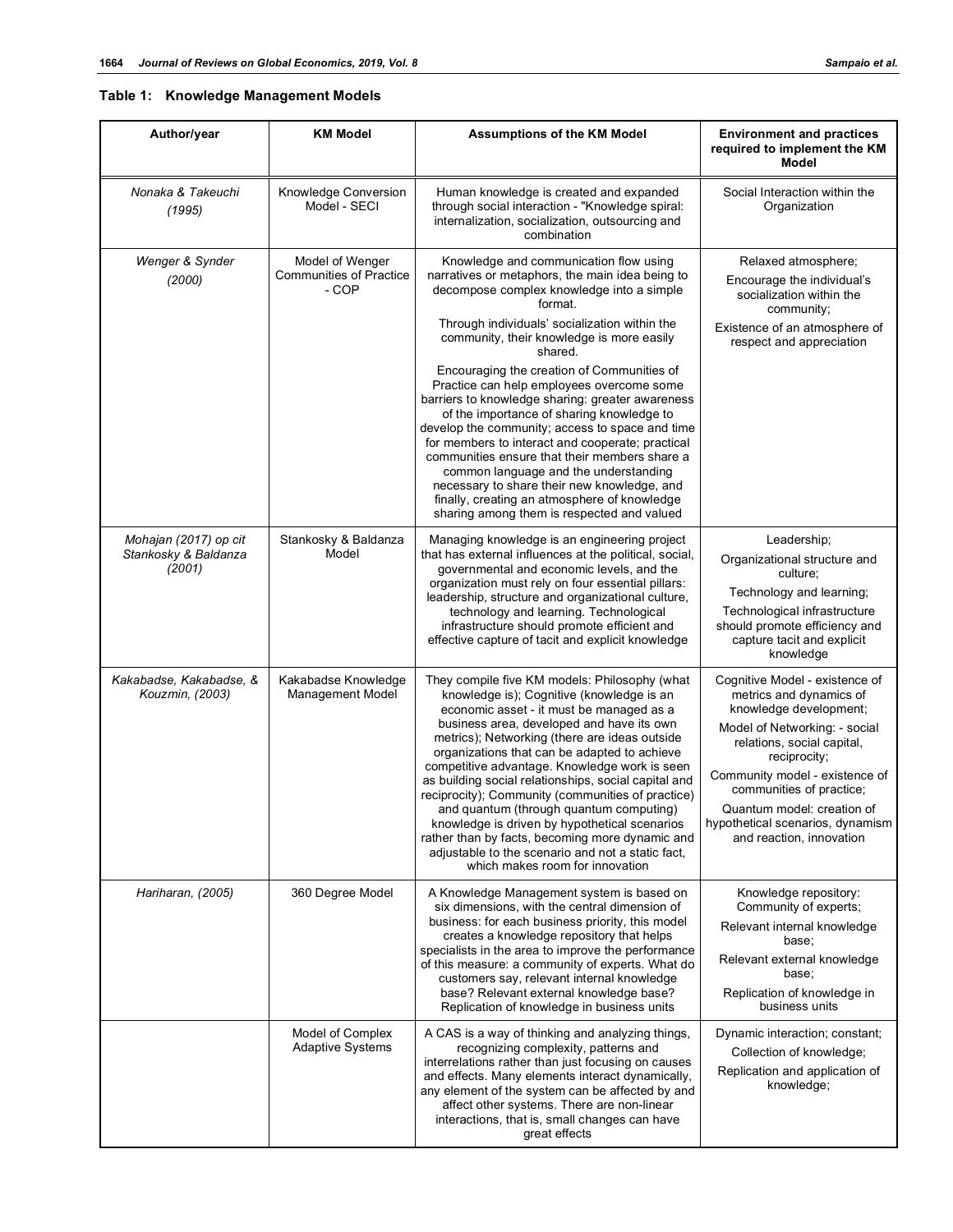**(Table 1). Continued.**

| Author/year                                   | <b>KM Model</b>                           | <b>Assumptions of the KM Model</b>                                                                                                                                                                                                                                                       | <b>Environment and practices</b><br>required to implement the KM<br>Model                                      |
|-----------------------------------------------|-------------------------------------------|------------------------------------------------------------------------------------------------------------------------------------------------------------------------------------------------------------------------------------------------------------------------------------------|----------------------------------------------------------------------------------------------------------------|
| Nejatian, Nejati, Zarei, &<br>Soltani, (2013) | Netjatian et al. Model                    | Four elements facilitating Knowledge<br>Management should be considered when creating<br>a Knowledge Management system                                                                                                                                                                   | Organizational culture;<br>Structure;<br>Employee competences;<br>Technology                                   |
| Ologbo & Nor, (2015)                          | Knowledge<br>Management 7-Circle<br>Model | Knowledge Management has seven components<br>that indicate the key ways to manage<br>organizational knowledge: initiative, culture,<br>people, mechanisms, technology, interaction and<br>motivation, which are used to explain the key<br>ways to manage organizational knowledge well. | Organizational initiative;<br>Culture;<br>People:<br>Mechanisms:<br>Technology;<br>Interaction:<br>Motivation; |

Source: Sampaio *et al*. (2019).

construction and management in the context of organizational intelligence. If individuals are directly affected by the environment, their preferences and motivations accompany them to their workplace, and the organization should explore those preferences in order to achieve organizational goals.

Kapp (2012) mentions six situations and activities in which gamification can be used as a strategy: Encourage; Analyze Progress through content; Motivate actions; Influence Behaviors; Lead to innovation; and Skills development and Knowledge acquisition.

According to Ďuriník (2015), the added value gamification can represent for companies through points, badges, challenges, rankings and other elements of the games provided on a platform where they can compete, increase their self-esteem and help them meet the higher needs of the Maslow pyramid, lies in greater employee engagement that will generate more input for the organization, which can be instrumental in pursuing innovation.

The gamification concept refers to an emerging organizational practice, defined by the use of game mechanics and design to measure, influence and reward target user behaviors. Gamification uses the essence of game features - goals, rules, fun elements, feedback, rewards and promotions - to solve day-today business problems, running these game mechanics, in a non-game context, as a catalyst to make technology more engaging, influencing the user's behavior and the methods of social interaction in organizations (Maan, 2013).

Because it is a recent area of research, it is important to analyze the evolution of the concept in the literature (Table **2**).

According to recent studies, most organizations use gamification to motivate sharing, increase stakeholder engagement and explore relationships with the external context, leveraging the company's social platforms and networking practice. It is used to introduce new ways of thinking, designing and implementing solutions aligning the objectives of the game with the desired results for the organization, increase the visibility of the organization's processes and incorporate real experiences of interaction with colleagues, clients and suppliers, and assist in the identification and retention of talents (Maan, 2013).

# **Gamification Categories**

Werbach and Hunter (2012) propose a framework to evaluate the three main areas in which gamification can be applied and add value in these same activities (Figure **1**):

External gamification is intended to involve companies with their market, that is, with their current and potential customers. These practices are, as a rule, driven by marketing objectives. In this case, gamification may be a way to improve relations between companies and their clients (Werbach & Hunter, 2012).

Internal gamification, also known as organizational gamification (Werbach & Hunter, 2012), aims to involve employees and create and / or modify the database associated with the company, in order to make it more efficient for its users (Čudanov, Parlić , Sofronijević,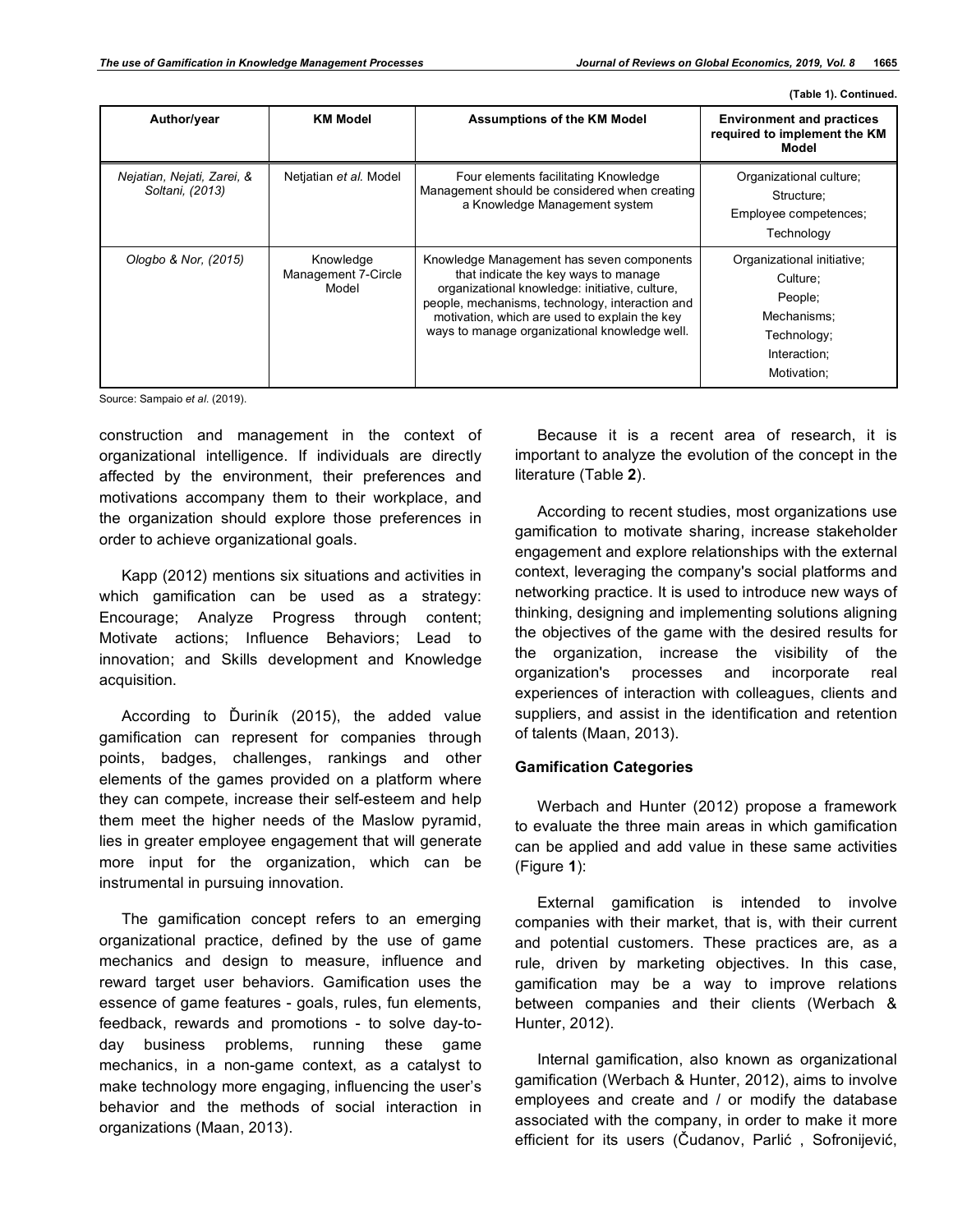#### **Table 2: Definition of Gamification**

| <b>Definition</b>                                                                                                                                                                                                                                                                                   | Source                          |
|-----------------------------------------------------------------------------------------------------------------------------------------------------------------------------------------------------------------------------------------------------------------------------------------------------|---------------------------------|
| The use of game design elements in non game contexts "                                                                                                                                                                                                                                              | Deterding et al. (2011)         |
| "The phenomenon of using digital games to solve social problems and engage the public is known as<br>Gamification."                                                                                                                                                                                 | McGonigal, J. (2011)            |
| "Gamification leads to workers becoming more involved."                                                                                                                                                                                                                                             | Clark, T. (2011)                |
| "The use of game mechanics to improve business processes, customer experiences or profits."                                                                                                                                                                                                         | Lovel, L. (2011)                |
| "The integration of mechanics, style, thinking and / or game design techniques to engage people in<br>solving a problem."                                                                                                                                                                           | Zichermann & Cunningham (2011)  |
| "A process of improving a service with incentives to experience gaming in an organizational context in<br>order to support the creation of global value for the user."                                                                                                                              | Huotari & Hamari (2012)         |
| "The use of game dynamics that aim at engagement and education of the audience, as well as<br>problem solving.                                                                                                                                                                                      | Kapp (2012)                     |
| "The application of typical elements of games in other areas of activity."                                                                                                                                                                                                                          | The Oxford Dictionary (2013)    |
| "It's a process of doing more game-like activities."                                                                                                                                                                                                                                                | Werbach (2014)                  |
| "The use of game mechanics and design experiences to engage digitally and motivate people to<br>achieve their goals."                                                                                                                                                                               | Gartner, op cit Paharia (2014). |
| "A successful gamification strategy is directly related to a correct perception of the surroundings<br>where the user is inserted, and their identification of their extrinsic fears and limitations, provided by<br>the external environment, and intrinsic, interconnected with self-motivation." | Chou (2016)                     |

Source: authors' elaboration.

2014). Companies use gamification to improve organizational productivity (Werbach & Hunter, 2012), with a view to stimulating innovation, improving employee relationships (Rauch, 2013) and achieving positive results through the employees themselves (Werbach & Hunter, 2012).



**Figure 1:** Gamification Application Areas. Source: Adapted from Werbach and Hunter (2012).

In the area of behavior change, gamification may help create new habits that are more beneficial to the population, which may include, for example, encouraging users to choose healthier living habits or even encouraging savings and economies (Werbach & Hunter, 2012).

Reflecting on these areas of gamification action, they are seen to fit into many of the management practices the authors point out as facilitators of the knowledge management system, which reinforces our conviction that gamification can be considered an important tool for the implementation of a knowledge management model.

## **Organizational Gamification**

Maan (2013) mentions four major areas that are benefited when using gamification from the internal point of view, as seen in Figure **2**.



**Figure 2:** Benefits of Organizational Gamification. Source: Maan, 2013.

Many companies use gamification to encourage their employees to participate in, and contribute to existing communication and collaboration platforms in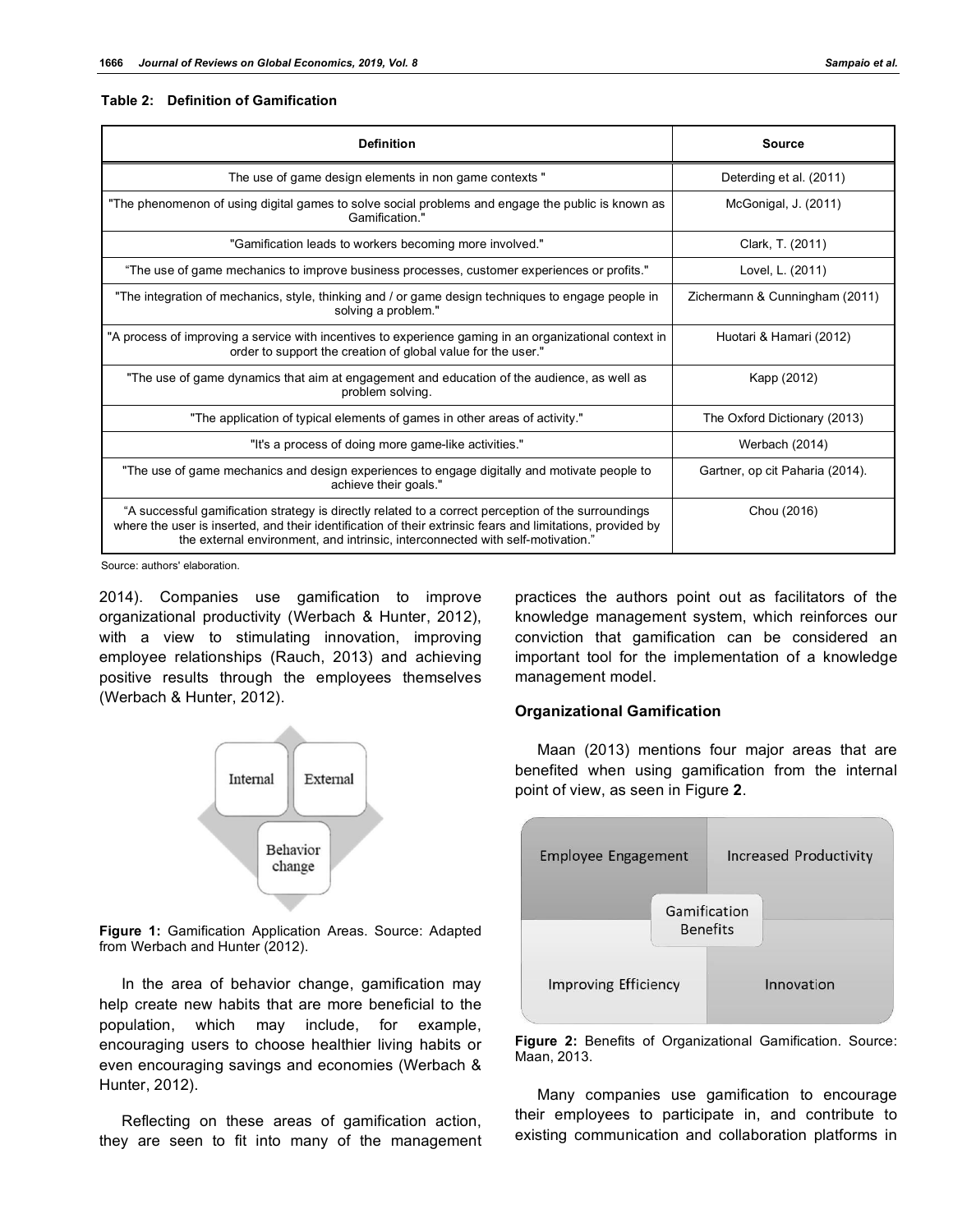organizations, increasing the degree of employee engagement. (Mann, 2013; Suh, Cheung, Ahuja, & Wagner 2017; Petelczyc, Capezio, Wang, Restubog, & Aquino, 2018). Others use gamification data flows as Key Performance Indicators (KPIs), using the monitoring of employee interactions and contributions as performance measurement metrics, which ultimately influences efficiency and performance, and the organization's overall productivity (Maan, 2013; Robson, Plangger, Kietzmann, McCarthy & Pitt, 2015).

Improved efficiency appears as a collateral advantage of collaborators' use of gamification (Maan, 2013, Francisco, Jorge, & Sutton, 2016; Vinichenko, Melnichuk, Kirillov, Makushkin, & Melnichuk.., 2016). The mechanics associated with this practice allow employees to check the time spent in their function's daily activities. Something as simple as responding to emails can be time-consuming and if employees constantly observe the time spent on this type of activity, which is not essential for their goals, they end up becoming more efficient and save time that can be allocated to other functions.

The last benefit of gamification mentioned is innovation. Authors such as Mann (2013) or Roth, Schneckenberg and Tsai (2015) argue that companies, in this transformational phase of daily business, are increasingly aware of the importance of using social technology platforms to encourage employees' contributions that help create value for the business, giving creative ideas for new services and innovation in processes and products directed to the market. Several organizations are using the mechanics of gamification to encourage these initiatives, encouraging all stakeholders to participate in organizational platforms that allow the incubation, sharing and execution of ideas from all areas of the organization, which generate rewards and motivation for participants who have a positive impact on the business

Gamification can be a useful tool to obtain customers' commitment and motivation, and activate their behavior and loyalty (Deterding *et al*., 2011, Zichermann & Cunningham, 2011, Kumar & Raghavendran, 2015, Petelczyc *et al.,* 2018)

According to Rauch (2013), in a business context, the use of gamification increases the commitment and motivation of employees and corporate clients. According to the same source, this technique can help companies respond to various business needs, such as the following:

- i) Stimulation of innovation. Gamification is an important tool to stimulate employees' contribution in terms of new ideas, for example, business or products, solutions to internal problems that improve efficiency and therefore innovation is enhanced in the organization;
- ii) Motivation and retention of employees. In a context where talent retention and employee motivation is a constant challenge in organizations' everyday life, gamification emerges as a motivating practice for employees which can have an impact on their intention to stay with the company;
- iii) Obtaining the commitment of internal and external communities. In most organizations, the external and internal environment has an impact on the day-to-day business and strategy, and one of the great challenges is to achieve commitment both internally and externally, for example, among suppliers and customers. Gamification is often a powerful tool here, with the points cards many companies use to retain customers being a clear example of this;
- iv) Increasing commitment, adopting new ideas, learning and loyalty. With the evolution of work relations and collaborators' mentalities, it is increasingly difficult to get them involved with the organization and show their loyalty and commitment. Using game dynamics, involvement with the game turns out to be also fruitful in terms of commitment to colleagues and to the organization itself, as well as the learning, adoption and application in the course of its function of stimulating new ideas;
- v) Improved efficiency and quality of service. When the organizational environment is uncertain, there are more contributions from stakeholders and greater participation in the business. Improved efficiency and quality of service is a collateral impact of using gamification;
- vi) Support in maintaining the company's competitive position. All the points mentioned so far mean improved business efficiency in terms of innovation, learning and commitment in line with the strategic objectives of the business. This will be a competitive advantage that could make a difference in the organization's market position;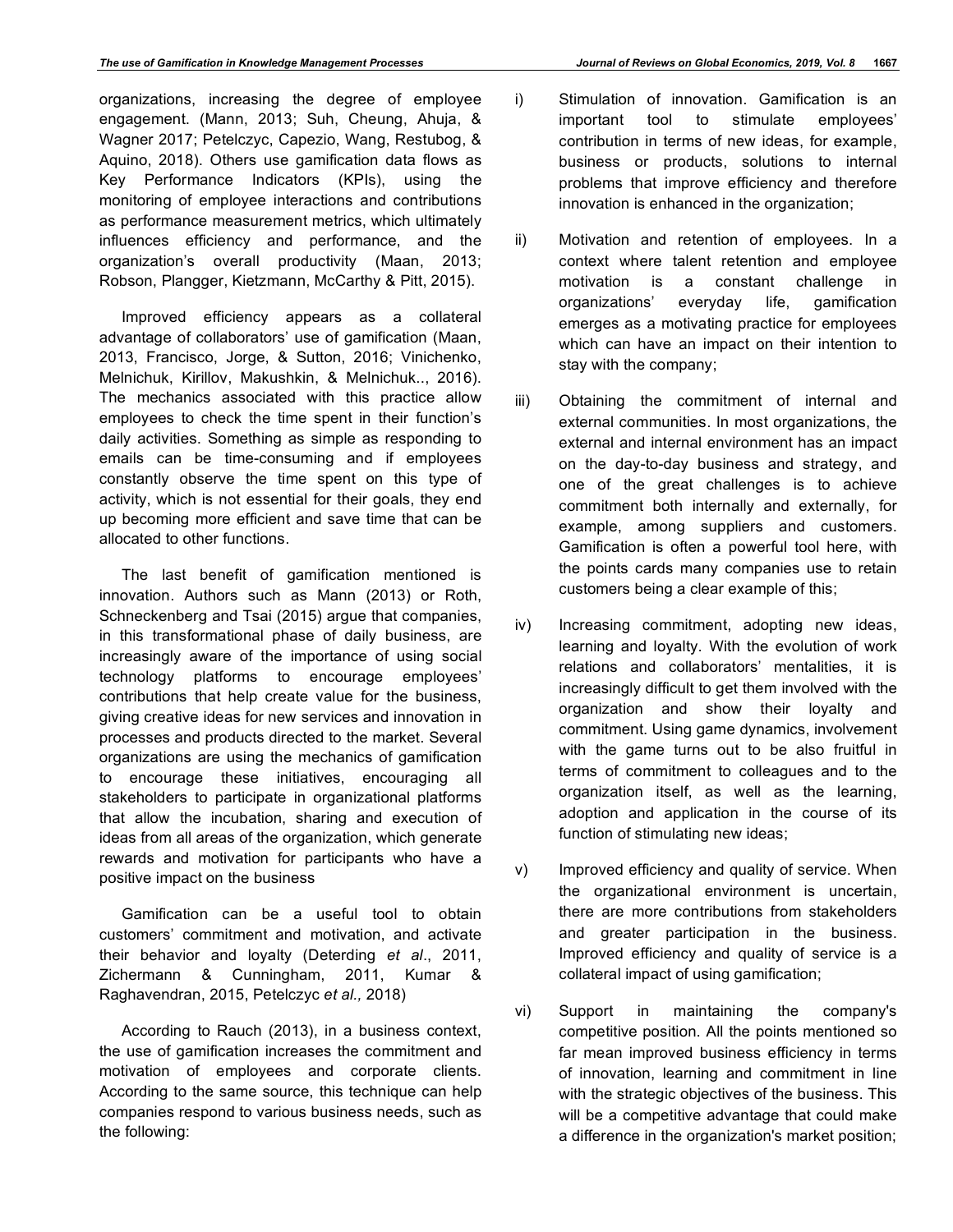- vii) Knowledge of customer expectations. As already mentioned, gamification can guarantee external communities' involvement with the organization and the contribution of key customers. Customers committed to the company provide information about their expectations for products, services, promotional campaigns or distribution sites, which is essential for organizations to innovate and meet their needs;
- viii) Reducing time and costs. Most organizations are looking for operational efficiency - lower costs, higher productivity among others, and here, gamification is an interesting tool since, as already seen, it has a significant impact on innovation and employees' motivation and efficiency;
- ix) Increasing the return on investment. Currently, organizations choose to make investments in procedures that guarantee them return. According to the above, gamification is an organizational practice to bank on, since it demonstrates a return for the companies that use it; and
- x) Obtaining greater profits. Organizations that achieve a competitive advantage over their competitors will be in a better position to be more profitable.

## **Characteristics and Key Elements of Gamification**

There is still no unanimously accepted definition of game design elements (Dicheva, Dichev, Agre, & Angelova, 2015), but three stand out: the game dynamics, the game mechanics and the components of the game (Werbach & Hunter, 2012). While the first relate to the general characteristics of the game, as regards the players' emerging behavior as they participate in the experience which is determined by the mechanics of the game (as defined by their designers), the second are the concrete elements used in the game that lead the players to carry out a certain action in a given context. For Robson *et al*., (2015, page 415), the mechanics applied to the dynamics of the game are "decisions that the game designers make to specify the objectives, the rules, scenario, context, types of interaction and the limits of the situation to be gamified. " Finally, the components are the most visible and structural elements of the game: awarding points, reward mechanisms, type of participation (Robson *et al.,* 2015).

For Ralph and Monu (2015, page 8), game mechanics should be understood as: "Algorithms, rules, objects, actions and other components of the game that are manipulated by game designers to create challenges for players."

In the typical architecture of any gamification initiative, the game mechanics include some common key elements such as rewards and incentives, badges, leaderboards, virtual links and creativity (Maan, 2013, Burke, 2014, Lister, 2015).

Rewards and incentives encourage desired behaviors among employees. Emblems demonstrate different levels of achievement when certain milestones are reached, classification tables help organizational actors to know where they are compared to their peers, involving a spirit of competition, creativity, strategic tactics, applied knowledge or time, in order to create a ranking among players, which will act as a motivating element for all players involved. As for virtual connections, the use of mobile devices and constant access to the Internet allows instant access to social networks, anytime, anywhere. When the game is designed to be played through these channels, it is easier to increase the level of involvement with the game and the number of interactions with other players. Finally, Levels and Reputation appear, the first representing the player's degree of involvement in the business's entire value chain, this being the basis to define players' rewards. As for reputation, this is the community's trust in each player and provides the system and stakeholders with feedback on the relevance of the questions asked and answers given by each player (Maan, 2013).

# **METHODOLOGY**

A systematic review was conducted according to Hemingway and Brereton (2009) to answer three research questions guiding this study in order to obtain an unbiased synthesis and interpretation of the results of studies on the subject (Gough, Oliver & Thomas, 2017). A systematic review is defined by Tranfield, Denyer, & Smart (2003: page 209) as a replicable, scientific and transparent process that seeks to minimize the bias that exhaustive bibliographic research of published and unpublished studies may originate. The same authors suggest that the systematic review process provides a more reliable basis for research, because it is based on comprehensive understanding of what is known about a subject and is therefore relevant to researchers as a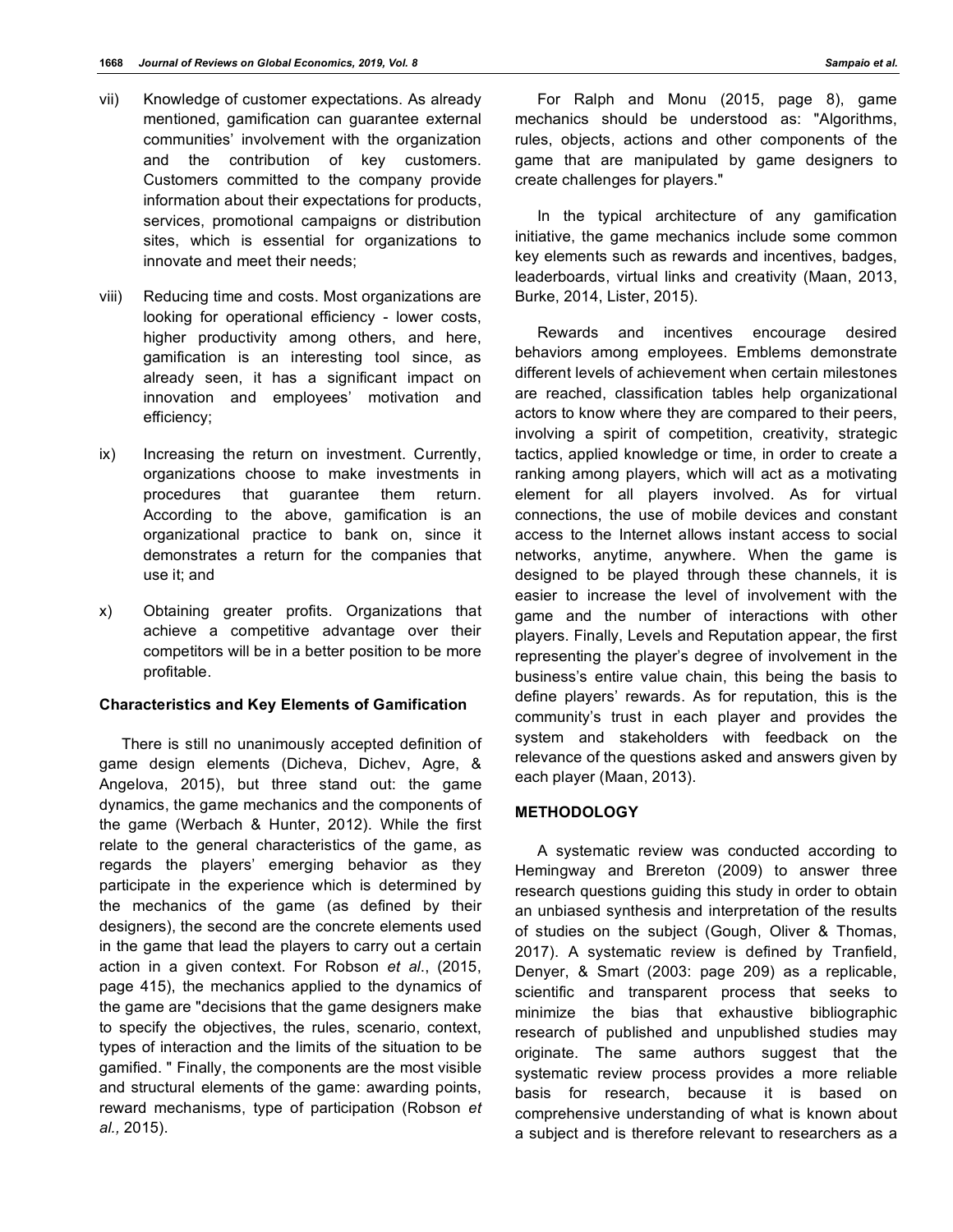way of summarizing what has repeatedly arisen within the scope of investigations, making it easier to access that knowledge not only for researchers but for the wider community.

The purpose of this type of review is to respond to a clearly formulated question using systematic and explicit methods to critically identify, select and evaluate relevant research, and collect and analyze data on the subject being reviewed (Clarke & Oxman, 2000; Oakley, 2012). For Bryman (2012), the main steps to be followed in a systematic review should be: i) definition of the objective and the scope of the review, ii) the search for studies relevant to the scope and purpose of the review, iii) and iv) analysis of each study that will result in a synthesis of the results of these studies.

Considering that the problem underlying the present study concerns understanding the use of gamification in knowledge management processes, it is possible to define as the objective of the study, according to Waddington, White, Snilstveit, Hombrados, Vojtkova, Davies & Bhavsar (2012), a precise description of "What is going to be done" to answer the research question. To obtain additional detailed knowledge about the use of game dynamics in knowledge management processes, we believe that a systematic literature review is appropriate, using as research questions:

- 1) Research Question One: What are the research purposes, methodologies and results of studies on the use of gamification in knowledge management?
- 2) Research Question Two: What are the main barriers to implementation of Knowledge Management Gamification identified in the surveys?
- 3) Research Question Three: In what contexts has research been carried out and what is the geographical distribution of studies?

## **Research Strategy**

The methodological process used in this research was based on PRISMA (Preferred Reporting Items for Systematic Reviews and MetaAnalyses), which aims to ensure that systematic reviews (SR) and metaanalyses are performed in a complete and clear way (Liberati, Altman, Tetzlaff, Mulrow, Gøtzsche, Ioannidis, Clarke, Devereaux, Kleijnen, & Moher, 2009)

Research and literature reviews provide the "raw material" for a systematic review (SR). The development of a comprehensive research strategy can be considered a specific competence, and therefore, this stage was considered as something to develop in a precise and effective way (Waddington *et al*., 2012). The research should cover literature sources in three key areas: research in electronic databases, manual search and cross-referencing (Waddington *et al*., 2012). This literature research was formally carried out in mid-December 2018, in the main scientific databases, using the b-on multidisciplinary database.

#### **Study Selection**

The population of this study consisted of all the scientific articles obtained through research in electronic databases, manual search and cross reference bibliographies, and that met the eligibility criteria previously defined by the authors. The eligibility criteria are intended to specify the characteristics of the studies to be included in the sample (for example, through the PICOS - Participants, Interventions, Comparators, Outcomes and Study design approach) and the characteristics of the articles (publication date, languages considered). These were: (i) Date of publication - articles published between January 2015 and December 2018; ii) Language - articles published in English; iii) Publication - articles published in peerreviewed journals and scientific journals; iv) Study population - articles that focus on the use of gamification as a management practice or tool, associated with knowledge management in organizations. Authors refer to these themes using different nomenclatures, and the most common nomenclature was analyzed in the publications (Table **3**).

**Table 3: Most Common Nomenclature in the Key Words of the Subject under Study**

| Knowledge Management  | Gamification   |
|-----------------------|----------------|
| Knowledge Management; | Gamification:  |
| Knowledge Transfer;   | Serious Games. |
| Sharing Knowledge.    |                |

Source: Authors' elaboration.

From this, all possible combinations originating in six key words guiding our research were validated: a) "Knowledge Management and Gamification", b) "Knowledge Management and Serious Games"; c) "Transfer of Knowledge and Gamification"; d) "Transfer of Knowledge and Serious Games", e) Sharing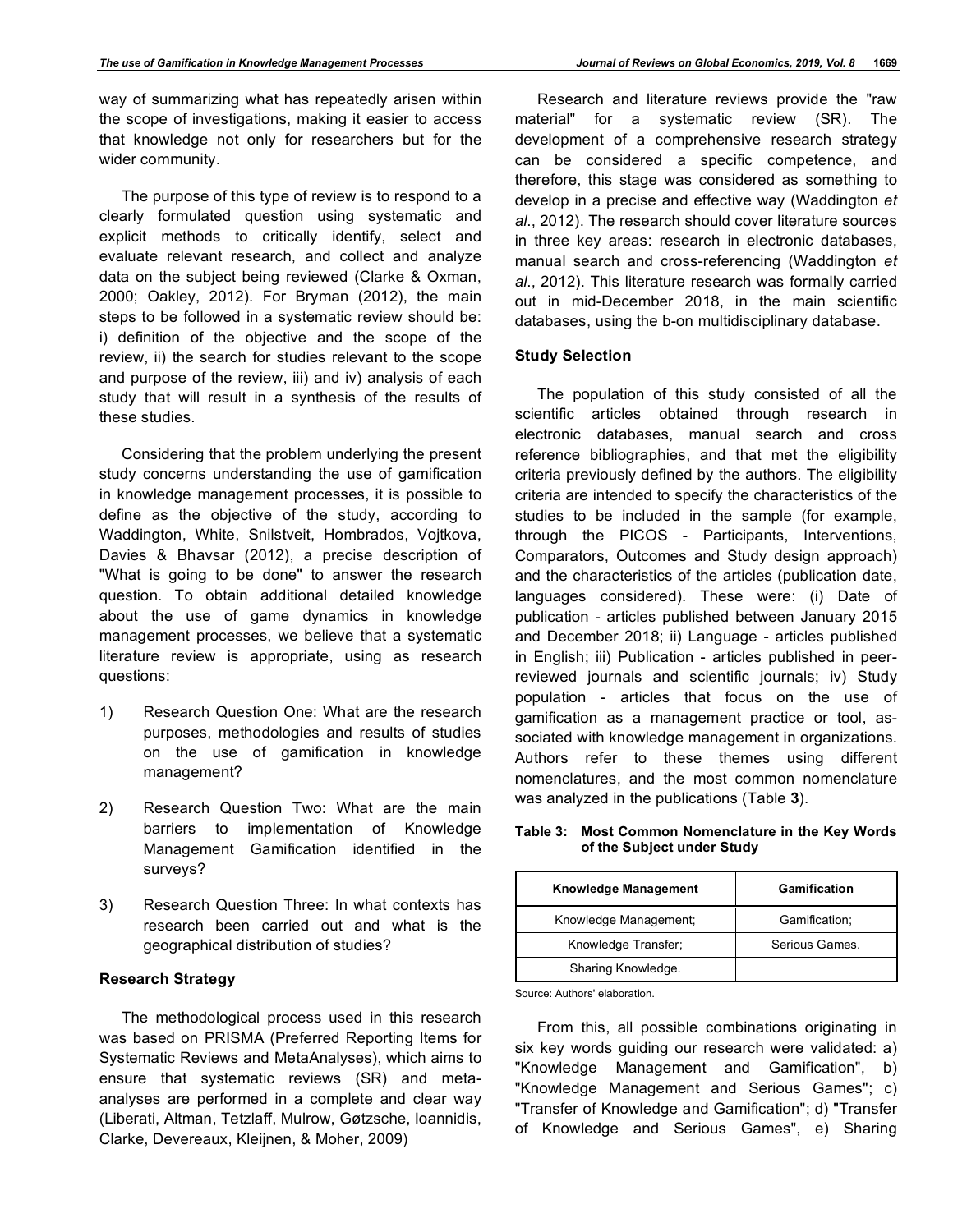#### **Table 4: Systematic Review: Inclusion / Exclusion Criteria**

| <b>Inclusion Criteria</b>                                     | <b>Exclusion Criteria</b>                                                                                     |  |
|---------------------------------------------------------------|---------------------------------------------------------------------------------------------------------------|--|
| Application of Gamification to Knowledge Management Processes | Papers that did not consider the topic of research from the<br>Gamification perspective applied to Management |  |
| Original Research Paper                                       | Use of social networks and Wikis                                                                              |  |
| Peer Reviewed Paper                                           | Investigations of applied technology in the creation of serious games                                         |  |
|                                                               | Paper full text access                                                                                        |  |

Source: Sampaio *et al*. (2019).

Knowledge and Gamification "and f) Knowledge Sharing and Serious Games", which resulted in 395 articles listed.

#### **Inclusion / Exclusion Criteria**

This systematic review used the inclusion / exclusion criteria detailed in Table **4**. All studies should have all inclusion criteria and none of the exclusion criteria to be considered in this systematic review.

The 375 articles were reviewed in light of the inclusion and exclusion criteria, resulting in the removal of 66 articles because they were duplicated and the exclusion of 219 articles because they did not have the criterion of the use of Gamification for Management / Knowledge Transfer. The remaining 90 articles were reviewed and 55 of these eliminated due to exclusion criteria such as addressing the use of simulators, health or other aspects, and being technology-based studies on the technology used in creating serious games. The number of articles in line with all the criteria in Table **4** was 35, with the research and literature review process appearing in Figure **3**.

#### **Analysis Framework**

Six elements were chosen to carry out the analysis based on research questions: 1) purpose of the study, 2) methodology used, 3) results, 4) research domain, 5) study context, 6) study countries. In this review, each research element was individually coded to ensure that the context and initial meaning of the data were preserved as indicated by Sandelowski, Voils, Leeman and Crandell (2012). In order to analyze the purpose of the studies, we considered the keywords as well as important words. This was an iterative and inductive process, a constant comparison being made between the data presented as the purpose of the study and the categories of purpose codified initially so that at the end all purposes fit into one of the categories.



**Figure 3:** Diagram of the Research Process and Literature Review. Source Sampaio *et al.* (2019).

With regard to the research methodology, it was necessary to create a code, which according to Bryman (2012) is essential for content analysis, helping to establish a structure of ideas on each theme under analysis, defining how to treat the constant information in the articles and helping to classify the topics of interest for the study. This coding was based on the meta-data of the articles, and the levels were created using the terminology used by the researchers, called "*in vivo* coding" (Saldana, 2014). In terms of the results of studies, coding considered the impact of gamification use as positive, negative or neutral. The studies coded as positive were those that demonstrated positive results in knowledge management systems using gamification. In cases where the use of gamification did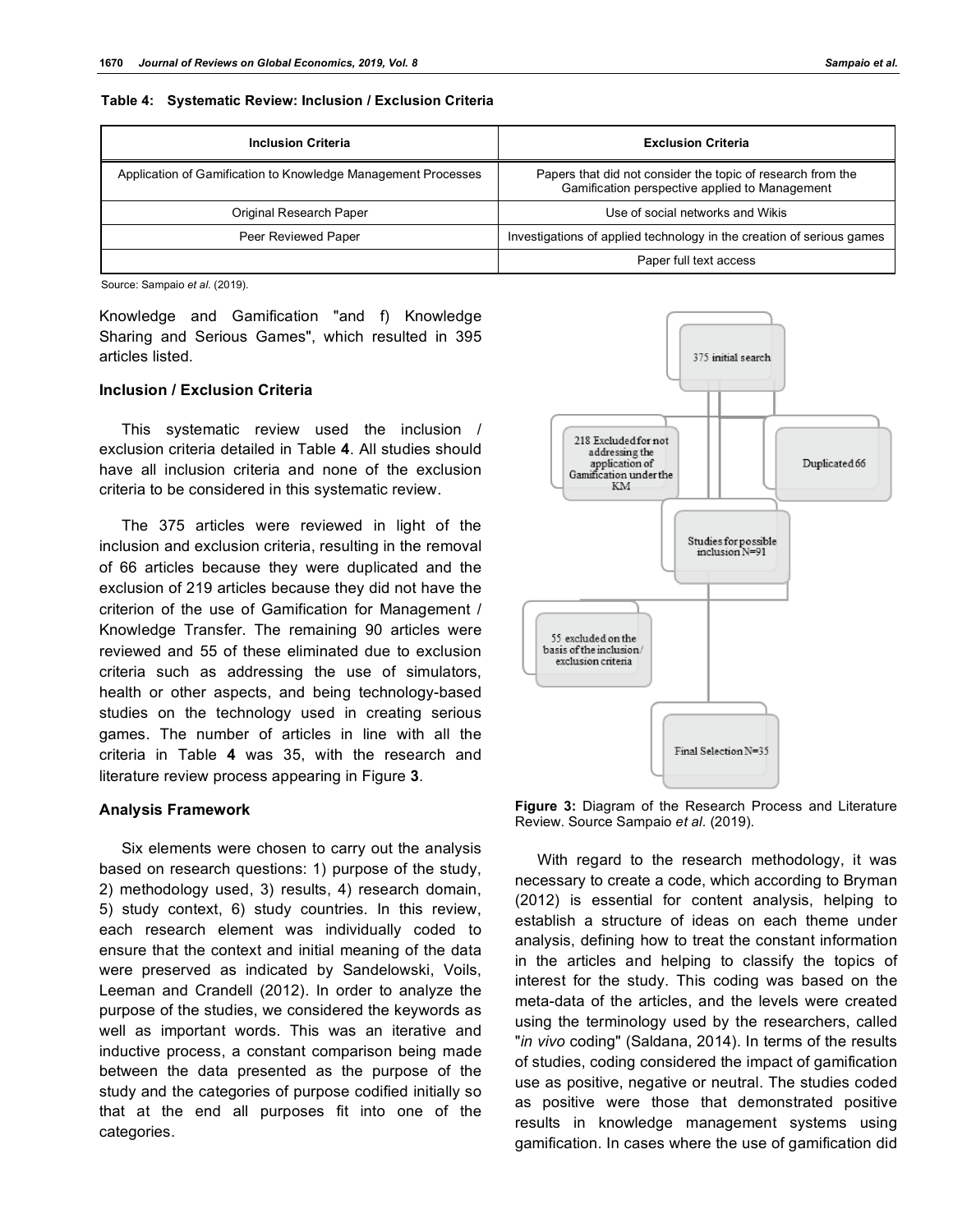not show any change in the knowledge management system, the studies were classified as neutral. Negative are those where no result was detected from gamification being used in the knowledge management systems. Regarding the study contexts, coding considered where the studies were made: "organizations", and within these, the sector of activity, which generated several levels; "Universities", or "not applicable" when the studies were about literature reviews.

Regarding the origins of studies, due to the geographical dispersion, coding was by continent, the majority of work originating in the American continent, closely followed by studies done in Europe and Asia.

# **RESULTS AND DISCUSSION**

# **Research Question One: What are the research purposes, methodologies and results of studies on Knowledge Management and Gamification?**

# *Research Purposes*

When analyzing the 35 articles, it was possible to code five categories regarding the purposes of the studies (Table **5**):

Investigation into the impact of gamification on the sharing and transfer of knowledge was the most frequent study purpose, with 22% of studies being coded in this way. This impact was measured in several ways, for example, Swacha (2015) and LI (2018) evaluated this impact on the motivation for knowledge transfer, Salman, *et al*. (2016) the use of gamification regarding knowledge transfer and

| organizational learning practices and Suh et al. (2017) |  |  |  |
|---------------------------------------------------------|--|--|--|
| dealt with the characteristics of knowledge sharing     |  |  |  |
| strategies based on the perspective of dynamic          |  |  |  |
| cooperative play. Interestingly, most of the studies    |  |  |  |
| focus on the impact of gamification as a tool for       |  |  |  |
| knowledge transfer and this impact has been studied in  |  |  |  |
| several ways, which provides a more robust basis for    |  |  |  |
| understanding how gamification can support              |  |  |  |
| knowledge sharing and transfer.                         |  |  |  |

Four purposes of study follow closely, with frequencies of 17% in each category. "The use of Gamification in the processes of Knowledge Management", was analyzed by several authors such as Allal-Chérif and Makhlouf (2016), Francisco *et al*. (2016), Ahmed and Sutton (2017), who in the light of different perspectives analyzed how gamification can be used to manage knowledge. Gamification's impact on employees' involvement in the knowledge management process is another of the most frequent purposes of study, in terms of collaborators' specific perception (Kumar & Raghavendran, 2015; Klasen, 2016) Gamification increases employees' contribution of knowledge (Suh & Wagner, 2017) and in the work by Petelczyc *et al*. (2018) increases the motivation of new generations of employees towards the organizational learning and knowledge sharing that emerges from gamification. Jorge and Sutton (2017) looked at the mechanisms that stimulate gambling, since it is possible to analyze the reasons for employees adhering to gamification and playing in a serious context. Suh and Wagner (2017) investigated why employees play at work, while Hamari and Keronen (2017) analyzed the concept of "Funification" and how this feeling encourages employees' participation in the

|   | Category                                                                           | <b>Description</b>                                                                                                                                                                                                                                |
|---|------------------------------------------------------------------------------------|---------------------------------------------------------------------------------------------------------------------------------------------------------------------------------------------------------------------------------------------------|
|   | <b>Gamification as Management Practice</b>                                         | Studies in this category evaluate the impact of the use of gamification<br>as a management practice                                                                                                                                               |
| 2 | Gamification and Knowledge Management                                              | Studies in this category address the ways in which gamification can be<br>applied to knowledge management                                                                                                                                         |
| 3 | Gamification and employee involvement in the Knowledge<br><b>Management System</b> | Studies in this category evaluate how the use of gamification has an<br>impact on employees' involvement with the knowledge management<br>system                                                                                                  |
| 4 | The stages of Knowledge Management and Gamification                                | In this category, studies analyze the impact of the use of gamification<br>on the acquisition and creation of knowledge and its sharing and<br>transfer                                                                                           |
| 5 | Employees and the game                                                             | Studies in this category involve evaluation of users' perceptions of the<br>game, the mechanisms used in gamification to encourage gaming and<br>the forms of motivation that can be used in the gamification of<br>knowledge management systems. |

# **Table 5: Purpose Categories of the Studies**

Source: Sampaio *et al*. (2019).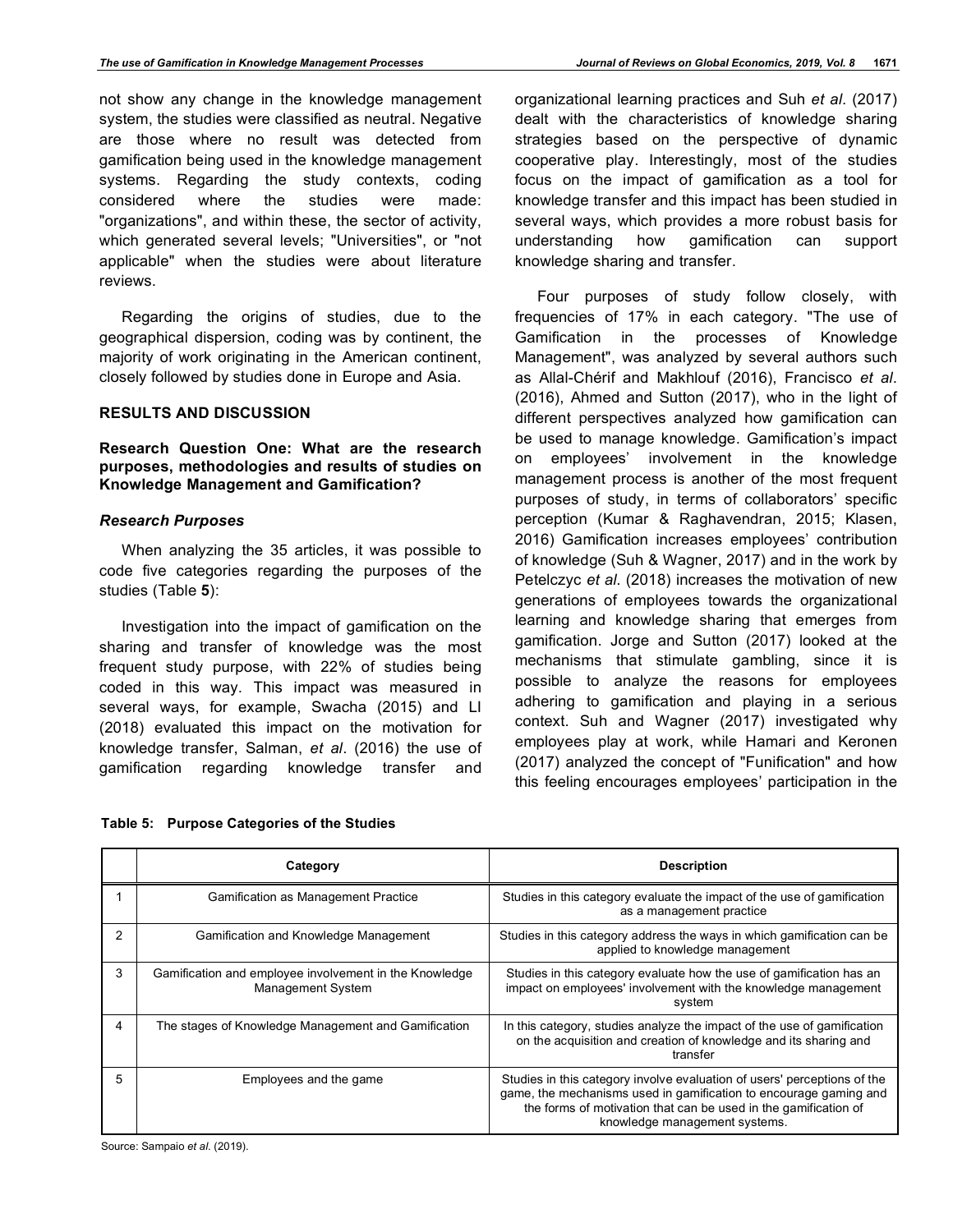game. Last but not least, studies of employees' motivation for the game appear, from several perspectives. Suh *et al*. (2018) analyze the aesthetic experience and its role in motivation. Hamari, Hassan and Dias (2018) analyze the relation between players' individual goals and their willingness to play. LI (2018) analyzes the cooperative dynamics emerging from gamification and how this has an impact on the motivation of organizational actors.

Still in the domain of the stages of the knowledge management process and gamification, but concerning the creation and acquisition of knowledge, fewer studies were detected when compared to knowledge transfer, 11% vs 22%. However, the work by Suorsa (2015) is important, analyzing the relationship between knowledge creation and play, as well as Vallat, Bayart and Bertezene (2016), who discuss the impact of gamification on organizational learning.

Regarding users' perceptions of the game, 11.4% of studies were included in this domain, with perceptions of gamification in the work context (Kumar & Raghavendran, 2015; Wozniak, 2017) being analyzed, as well as factors that may affect employees' acceptance of gamification (Klasen, 2016).

Finally, with the smallest number of articles, only about 5%, studies on gamification as a management practice emerge. The work of Robson *et al*. (2015) is very important in analysis of the principles of gamification and how this can be seen as a management practice, being complemented by the investigation by Vinichenko *et al*. (2016) into the ways of applying gamification to business.

# *Research Methods*

As shown in Table **6**, most of the studies analyzed were exploratory, addressing the existing literature on the state of the art of the relationship between gamification and knowledge management, which is in line with Singhsomransukh and Heo (2017)): "Although there are already some studies on Gamification, organizational learning and knowledge sharing, very few are empirical and link these concepts." Empirical studies are, in most cases, investigations that resort to case studies where from application of a game associated with knowledge management, interviews, focus groups, questionnaires or even direct observation are used to evaluate the impact of gamification on the domain to be investigated in light of the purpose of the research. Analyzing these data, we can see the recent stage of the investigation into the connection between

these contexts. Several different methods are adopted to investigate the use of gamification in knowledge management, which provides very interesting data to help the academic community (Petelczyc *et al*., 2018). In order to improve knowledge about the use of gamification as a tool for knowledge management systems, future research needs more qualitative and quantitative studies (Petelczyc *et al*., 2018).

|  | Table 6: Research Methods of the Studies |  |  |  |
|--|------------------------------------------|--|--|--|
|--|------------------------------------------|--|--|--|

| <b>Methods</b>     | <b>Number of studies</b> |  |
|--------------------|--------------------------|--|
| Literature Review  | 14                       |  |
| Survey             | 10                       |  |
| Interview          | 2                        |  |
| Focus Group        |                          |  |
| Direct Observation |                          |  |
| Game Theory        |                          |  |
| Quantitative       | 8                        |  |

Source: Sampaio *et al*. (2019).

#### *Search Results*

In this review, 35 articles were analyzed. Of the 35 studies, 19 focused on the impact of gamification on knowledge management, both on the knowledge management system itself and on the creation, acquisition, sharing and transfer of knowledge. The results of these 19 studies were analyzed and coded as positive, negative or neutral. Fourteen (74%) of these studies report positive results, that is, gamification improved the creation, acquisition, sharing and transfer of knowledge, four of these studies (21%) refer to neutral results and only one refers to some negative results (Figure **4**). Many variables can impact on the creation and sharing of knowledge through gamification: individual, organizational, the task performed, emotional factors and others (Robson *et al*., 2015, Hamitel & Keronen, 2017 and Petelczyc *et al*., 2018). In order to better understand the impact of gamification on knowledge management processes, research is needed to provide a more in-depth look at these variables and how they contribute to explaining the results.

# **Research Question Two: What are the Main Barriers to the Implementation of Knowledge Management Gamification Identified in the Surveys?**

Of the analyzed articles, only three address barriers to the use of gamification as an organizational practice.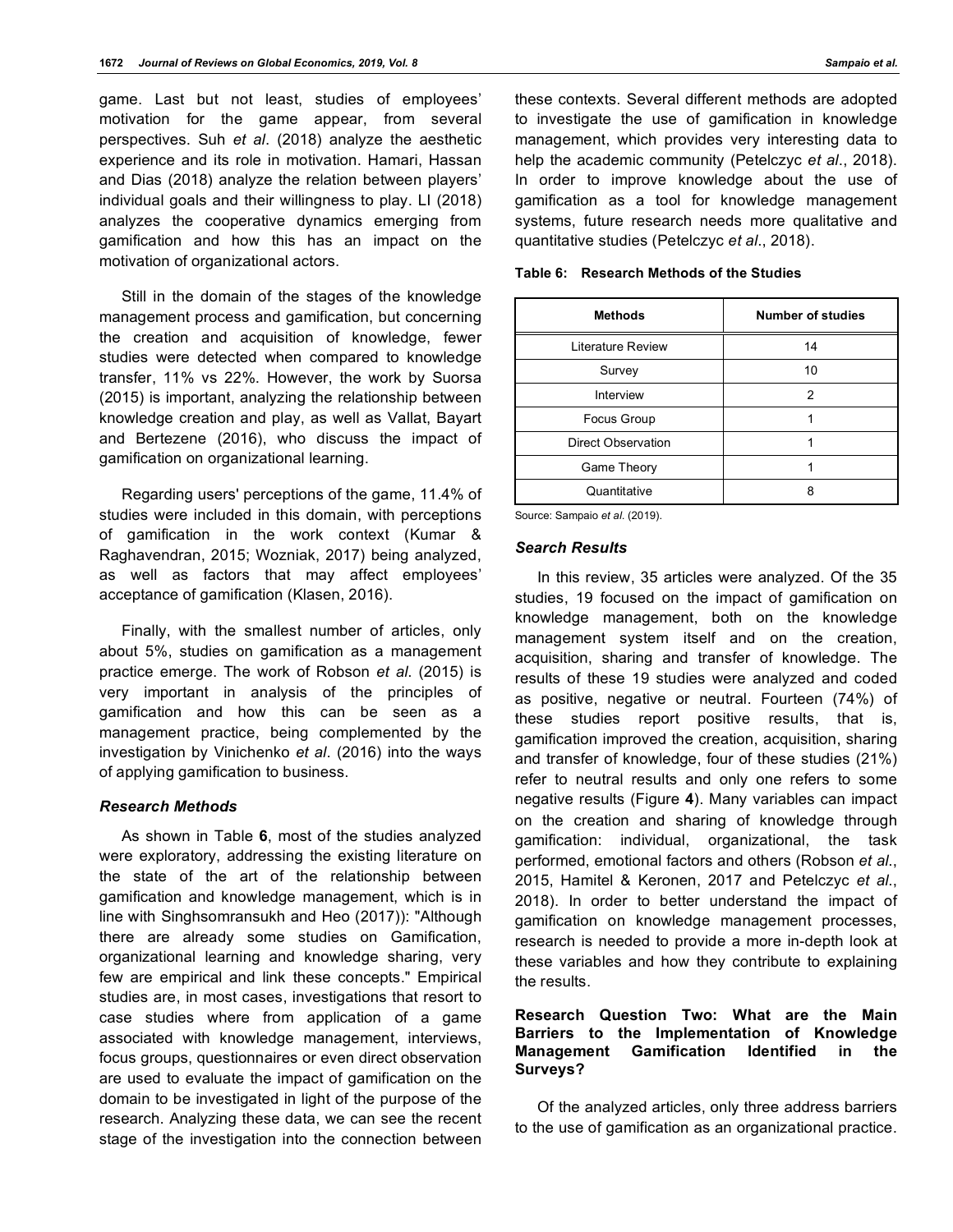

**Figure 4:** Distribution of Search Results. Source: Sampaio *et al.* (2019).

The barriers identified can be classified into three individual groups of infrastructure or game design and ethics, as follows:

- a) Individuals barriers related to the users of the game and how they face it. These barriers include employees' involvement being only temporary, the learning that comes from gamification not being incorporated into daily activities (Francisco *et al*., 2016), users' personality having an impact on their reaction to gamification in the workplace or loss of interest in the rewards offered (Cardador *et al.,* 2017).
- b) Infrastructure / game design determined by the organization, in terms of its organizational structure and also by the game's creator and the mechanisms used in its design. The studies refer, for example, to the lack of time available for employees to play (Francisco *et al*., 2016), there is no real-time feedback (Cardador, *et al*., 2017), simplification of reality and little meaning of the game for users (Rapp & Tirassa, 2017) or the rewards scheme is poorly designed (Swacha, 2015);
- c) Deontological barriers associated with use of the game as an organizational practice concerning, for example, the invasion of players' privacy, the existence of manipulation or even ethical problems that may emerge (Cardador *et al*., 2017).

## **Research Question Three: In what Contexts has Research been Carried Out and what is the Geographical Distribution of Studies?**

Most of the empirical studies (19) were carried out in an organizational context (73%) mainly in the services sector - banking (2), consultancy firms (2), but also in retail companies (1) and in SMEs (1) or companies in the nuclear sector (1). The remaining studies were carried out in universities (5) with university students.

Regarding the origins of studies, the majority come from the United States, followed by France and India and the United Kingdom, as seen in Figure **5**.

# *Proposal of a Conceptual Model for the Gamification of Knowledge Management Systems*

According to Gloet and Terziovski (2004), knowledge management is the formalization of experience and how to access this knowledge and proficiency, which produces new skills. The systematic review of the literature revealed the use of gamification as a tool of knowledge management. There are strong indicators of a positive impact when using this recent organizational practice. Therefore, it seemed important to us, based on the studies analyzed, to create a conceptual model to allow in-depth study of the link between gamification and knowledge management (Figure **6**):

As we have already seen, implementation of a knowledge management system implies that the organization intends to promote the creation of knowledge and apply this knowledge in the business itself in order to obtain a competitive advantage. Analysis of the literature revealed which factors can facilitate the implementation of a knowledge management system. The first relevant factor is leadership. It is the organization's leadership that is responsible for taking measures to implement gamification (Ologbo & Nor, 2015; Stankosky & Baldanza, cited by Mohajan, 2017) and ensuring that all the conditions are met for this implementation to take place for the system to work according to its objectives.

Four main pillars of a knowledge management system were identified: i) organizational culture, ii) organizational structure, iii) people in the organization, and iv) information technology. Regarding organizational culture, this is the existence of a collaborative environment, where there is trust and a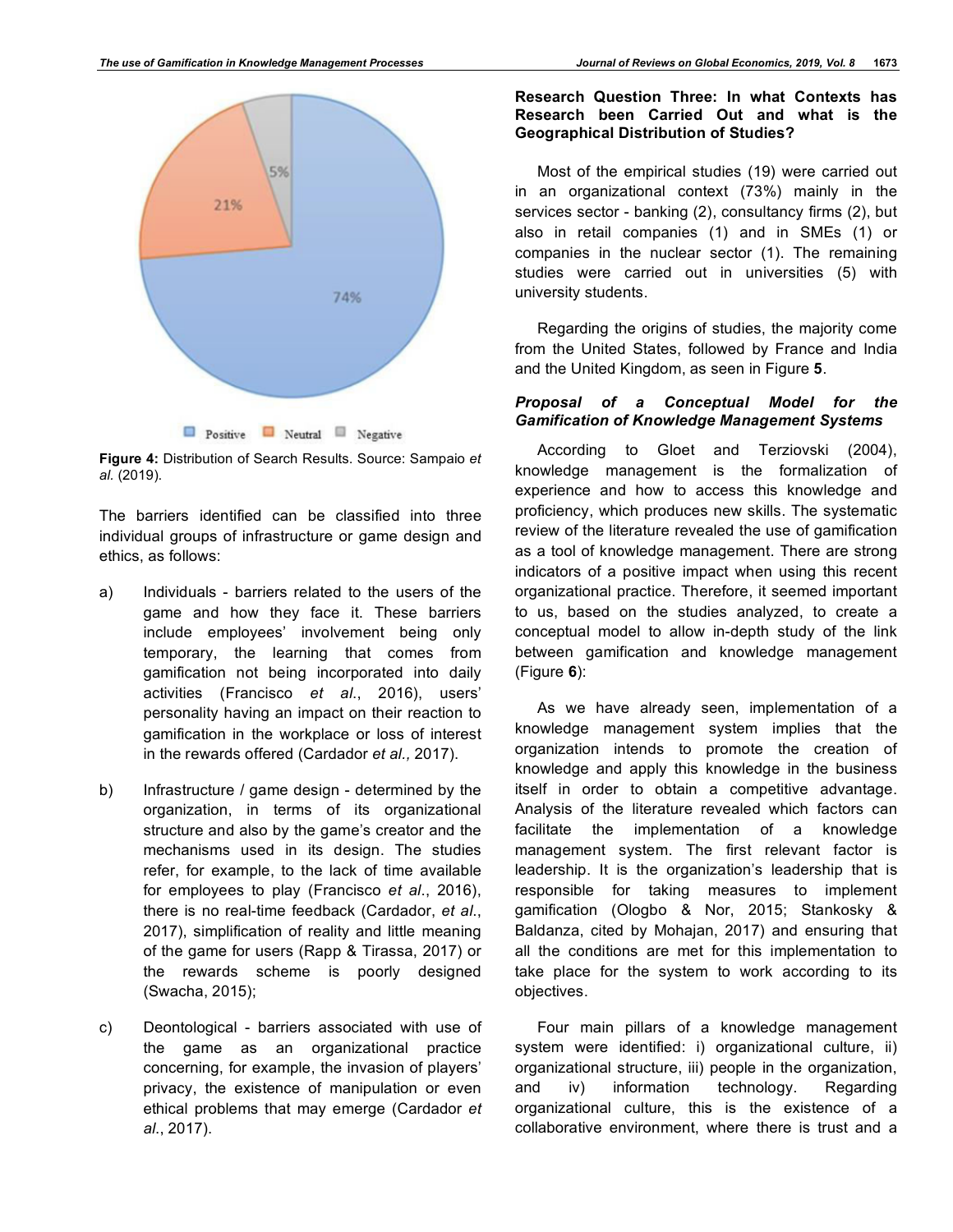

**Figure 5:** Distribution of studies by country.



#### **Figure 6:**

focus on organizational learning, essential for the success of a knowledge management system (Choo, 1996; Neotian *et al*., 2013, Ologbo & Nor, 2015, Stankosky & Baldanza, cited by Mohajan, 2017). The organizational structure must be designed in order to feed this organizational environment. There must be a formalized and centralized structure that helps to collect data and information and that owns and accesses this knowledge, but also allows for the dynamic interaction between the organization's members, regardless of their area or sector of activity (Nonaka & Takeuchi, 1995), Krogh & Roos, 1995, Stacey, 1996, Wenger & Synder 2000, Kakabadse *et al*., Ologbo & Nor, 2015, Ologbo & Nor, 2015, Stankosky & Baldanza, cited by Mohajan, 2017). As for employees, it is very important for the success of any knowledge management system that people have competencies in specific technical areas, but at the same time have a sense of the potential impact of their specific tasks while being motivated to make their contribution to the knowledge management system. Only then will it be possible to share knowledge,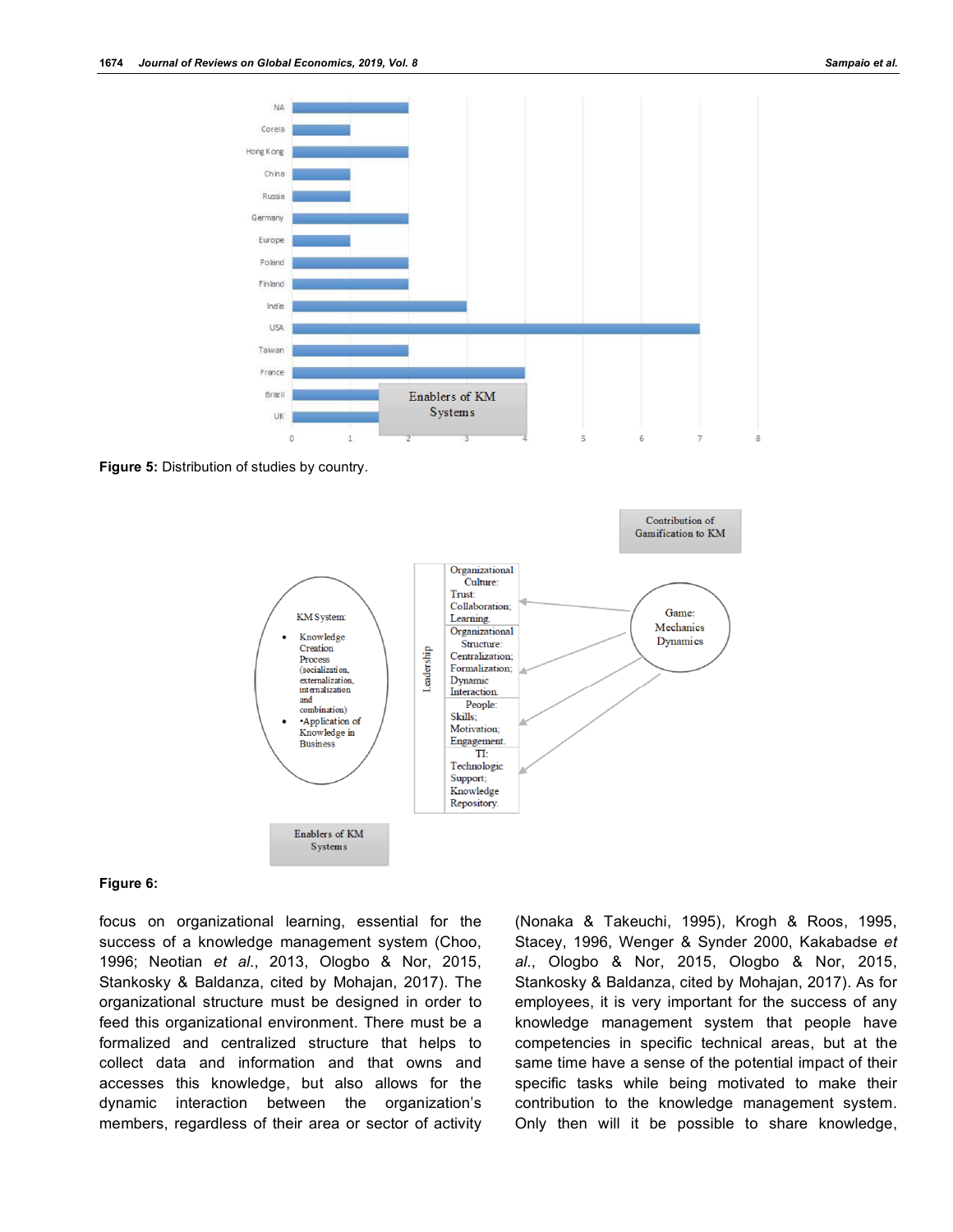disseminate it through the organization and empower it with a view to creating more and more up-to-date knowledge that can be applied in the organization (Noraka & Takeuchi, 1995; Wenger & Synder, 2000; Nejatian, *et al*., 2013; Ologbo & Nor, 2015). Last but not least, for the implementation of a knowledge management system, information technology emerges (Kakabadse *et al*., 2003; Nejatian, *et al*., 2013, Ologbo & Nor, 2015, Stankosky & Baldanza, cited by Mohajan, 2017). Technological support is currently essential for knowledge management (Sousa *et al.,* 2018) and through this support it is easier to create repositories of knowledge in the organization to serve as an organizational memory available for consultation and use by employees, in the environment of dynamic interaction and collaboration that we have already talked about.

Gamification as a management practice can be a tool to support the implementation of knowledge management systems, that is, it can be an external facilitator. Based on the dynamics and mechanics applied when creating the serious game to be implemented in the organization, the positive effects of the items described above could be enhanced (Francisco *et al*., 2016; Suh & Wagner, 2017; Hamari & Keronen, 2017; LI, 2018) as well as knowledge sharing (Swacha, 2015;LI, 2018; Petelczyc *et al*., 2018), increased competition for the attainment of the organization's objectives (Werbach & Hunter, 2012, Maan, 2013, Robson *et al*., 2015 ), implementation of an enterprise strategy (Werbach & Hunter, 2012; Rauch, 2013), employee development (Salman *et al*., 2016; Vallat *et al*., 2016, Sousa & Rocha, 2018), and establishing intra and extra company partnerships to achieve objectives (Rauch, 2013) Designing performance indicators (KPIs) associated with the gamification process, involving cooperation and collaboration between employees and their contributions to levels of knowledge, can also be an effective way of collecting and storing the knowledge that can be directed from the game directly to the knowledge repositories deemed appropriate by the organization.

# **LIMITATIONS**

The objective of this work was to systematically create a conceptual model to analyze how gamification, as an organizational practice, has an impact on knowledge management systems. This systematic review is limited to a period of time, and despite including the most recent studies, this selection may not be a representation of all published work on the subject. In addition, these articles only represent peerreviewed work written in English, not reflecting articles written in other languages.

Concerning the proposed conceptual model, this needs to be developed, namely in terms of the barriers to gamification in knowledge management systems, the creation of a measuring instrument that can analyze the impact of gaming on each factor facilitating knowledge management, together with a case study of application of the model in a real context to be able to evaluate it.

## **CONCLUSION**

Through a systematic literature review, this study aimed to present the main research carried out on the use of game dynamics - gamification - in knowledge management systems, looking at the purposes of the studies, the methodology used, the results, the contexts investigated, the barriers encountered and the geographical distribution of the investigations. A total of 35 articles were analyzed. We found that the most common theme in the analyzed articles is gamification in the sharing and transfer of knowledge, and recurrent themes are the impact of gamification on employees' involvement in the knowledge management process and study of the mechanisms that encourage the game. Analysis of these articles showed that gamification has positive impacts on knowledge management systems, namely in creating dynamic interaction and cooperation, motivating employees to transfer knowledge, organizational learning, empowering employees' involvement and commitment to the knowledge management system. It was also demonstrated that one of the determining factors for success in knowledge management systems is the game's design and the dynamics and mechanics incorporated therein, the analyzed studies demonstrating that if the game is built in line with the collaborators' expectations, this is a determinant of adhesion to gamification. As for the barriers to gamification, there were three main categories: those deriving from the design of the game itself and the organizational infrastructure, those deriving from employees' individual characteristics and, lastly, deontological ones that have to do with employees' privacy and rights.

Of the papers analyzed, the great majority of articles correspond to a literature review, with very little empirical work in this area of research being done in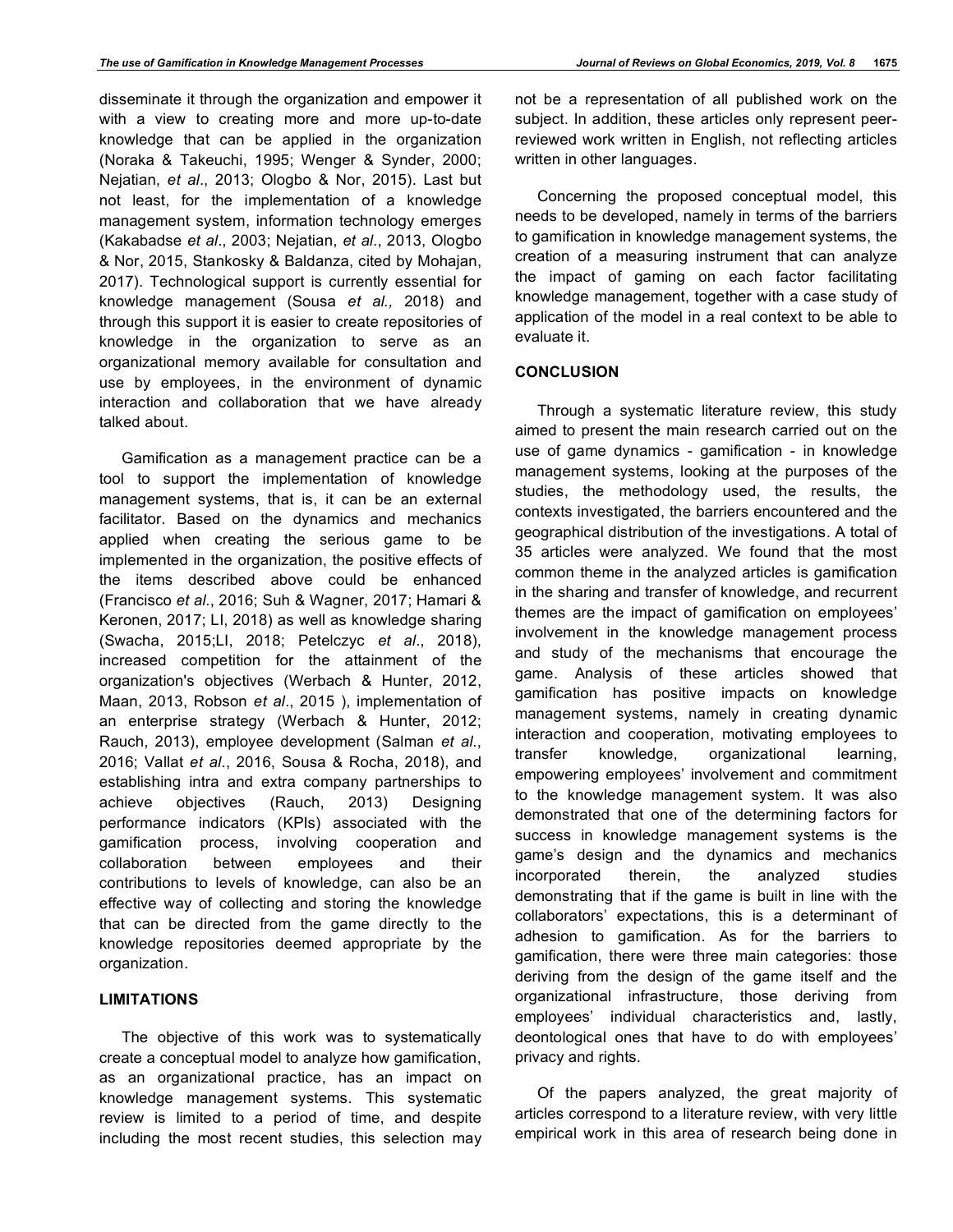organizational and university contexts, underlining the shortage of work focused on the barriers presented to gamification in organizations.

We can affirm that in fact few articles deal with the use of gamification in knowledge management, with this review showing that investigation on this theme is a new and growing trend, with all publications identified being from the last ten years, so there is still a lot of ground to be explored in this area.

Based on this study, it can be argued that the most pressing need in this area is to gather evidence of the practical application of gamification as a tool of a knowledge management system and its impact. Studies should be carried out in more sectors of activity where gamification is applied and in a larger number of companies simultaneously, in order to allow better data analysis and thus more reliable results. Moving away from university-only research and extrapolating studies into the business environment will help to improve understanding of the link between gamification and knowledge management processes.

# **IMPLICATIONS OF THE STUDY**

Therefore, this article presents a proposal for a model of analysis created from the bibliographic review and the studies analyzed, which we consider to be an important contribution to future research. It can identify to what extent gamification can have impact as a facilitating dynamic of knowledge management, allowing researchers aware of this theme a deeper and more focused analysis of the areas involved in knowledge management where gamification has effectively has impact.

A data collection instrument can be created for application in a real context, allowing data to be collected and analyzed to provide evidence of the effective impact of gamification on knowledge management processes.

#### **FUTURE INVESTIGATIONS**

Based on the proposed conceptual model, future research should seek to create a metric that allows evaluation, in a real context, of the effective impact of using gamification on knowledge management processes, especially in organizational context. From application of the model presented in this study in future studies, it can be reformulated and rationalized in order to be as close as possible to a model that effectively reflects how gamification as an

organizational practice can have an impact on knowledge management systems.

# **ACKNOWLEDGEMENT**

The authors are pleased to acknowledge financial support from Fundação para a Ciência e a Tecnologia (grant UID/ECO/04007/2019).

#### **REFERENCES**

Ahmed, Allam, and Michael J.D. Sutton. 2017. "Gamification, Serious Games, Simulations, and Immersive Learning Environments in Knowledge Management Initiatives." *World Journal of Science, Technology and Sustainable Development* 14 (2/3): 78–83.

https://doi.org/10.1108/WJSTSD-02-2017-0005

- Allal-Chérif, Oihab, and Mohamed Makhlouf. 2016. "Using Serious Games to Manage Knowledge: The SECI Model Perspective." *Journal of Business Research* 69 (5): 1539–43. https://doi.org/10.1016/j.jbusres.2015.10.013
- Antonio, Nelson. 2015. *Estratégia Organizacional: Do Posicionamento Ao Movimento*. [Organizational Strategy:<br>From Positioning to Movement] 2ª Edição. Lisboa: Edições Sílabo.
- Bolisani, Ettore, and Constantin Bratianu. 2018. "The Emergence of Knowledge Management." In *Emergent Knowledge Strategies: Strategic Thinking in Knowledge Management*, 23–47.

https://doi.org/10.1007/978-3-319-60657-6\_2

- Bryman, Alan. 2012. *Social Research Methods*. 4th Editio. New York: Oxford University Press.
- Burke, Biran. 2014. *Gamify: How Gamification Motivates People to Do Extraordinary Things*. Gartner, Inc.
- Cardador, M. Teresa, Gregory B. Northcraft, and Jordan Whicker. 2017. "A Theory of Work Gamification: Something Old, Something New, Something Borrowed, Something Cool?" *Human Resource Management Review* 27 (2): 353–65. https://doi.org/10.1016/j.hrmr.2016.09.014
- Chong Chee W., Tony Holden, Paul Wilhelmij, and Ruth A. Schmidt. 2000. "Where Does Knowledge Management Add Value?" Journal of Intellectual Capital 1 (4): 366-83. https://doi.org/10.1108/14691930010359261
- Choo, C W. 1996. "The Knowing Organization: How Organizations Use Information to Construct Meaning, Create Knowledge and Make Decisions." *International Journal of Information Management* 16 (5): 329–40. https://doi.org/10.1007/BF01072060
- Chou, Yu-Kai. 2016. "Actionable Gamification: Beyond Points, Badges, and Leaderboards." In *CEUR Workshop Proceedings*. https://doi.org/10.1017/CBO9781107415324.004
- Clarke, M., and A. Oxman. 2000. *Cochrane Reviewers' Handbook Version 4.1.* Oxford: The Cochrane Collaboration.
- Čudanov M, Parlić D, Sofronijević A (2014). "Proposed framework for gamifying information retrieval: Case of DART-European research theses portal" ACM International Conference Proceeding Series: pp. 185-190 Published by Association for Computing Machinery. https://doi.org/10.1145/2669711.2669898
- Davenport, T.H. & Prusak, L. 1998. *Working Knowledge: How Organizations Manage What They Know*. *Knowledge Creation Diffusion Utilization*. https://doi.org/10.1109/EMR.2003.1267012
- Deterding, Sebastian, Dan Dixon, Rilla Khaled, and Lennart Nacke. 2011. "From Game Design Elements to Gamefulness: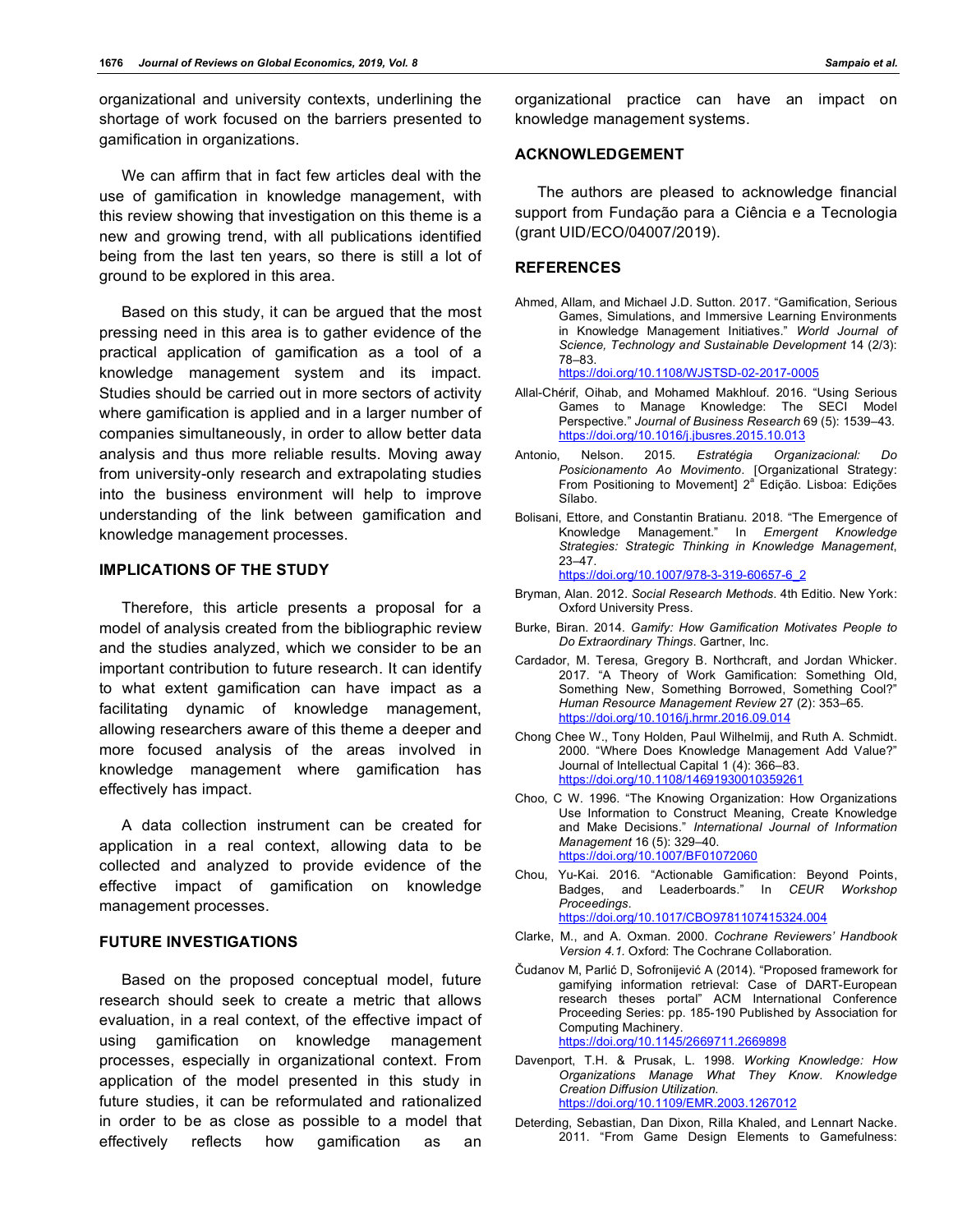Defining 'Gamification.'" *Proceedings of the 2011 Annual Conference Extended Abstracts on Human Factors in Computing Systems - CHI EA '11*. https://doi.org/10.1145/1979742.1979575

- Dicheva, D, C. Dichev, G. Agre, G. Angelova. 2015. "Gamification in education: a systematic mapping study", Educ. Technol. Soc. 18 (3):75–88
- Drucker, Peter. 1994. *Post-Capitalist Society*. UK: Taylor & Francis Ltd.
- Drucker, Peter F. 1988. "Management and the World's Work." *Harvard Business Review* 66 (5): 65–76.
- Ďuriník, Michal. 2015. "Gamification in Knowledge Management Systems." *Central European Journal of Management* 1 (2). https://doi.org/10.5817/CEJM2014-2-3
- Gloet, Marianne, and Milé Terziovski. 2004. "Exploring the Relationship between Knowledge Management Practices and Innovation Performance." *Journal of Manufacturing Technology Management*. https://doi.org/10.1108/17410380410540390
- Gough, David, Sandy Oliver, and James Thomas. 2017. "Introducing Systematic Reviews." In *An Introduction to Systematic Reviews*. https://doi.org/10.1186/2046-4053-1-28
- Grant, Robert M. 1996. "Toward a Knowledge Based Theory of
- Frim." *Strategic Management Journal* 17: 109–22. https://doi.org/10.1002/smj.4250171110 Hadad, Shahrazad. 2017. "Knowledge Economy: Characteristics and
- Dimensions." *Management Dynamics in the Knowledge Economy* 5 (2): 203–25. https://doi.org/10.25019/MDKE/5.2.03
- Halawi, L, J Aronson, and R McCarthy. 2005. "Resource-Based View of Knowledge Management for Competitive Advantage." *Knowledge Management* 3 (2): 75–86.
- Hamari, Juho, Lobna Hassan, and Antonio Dias. 2018. "Gamification, Quantified-Self or Social Networking? Matching Users' Goals with Motivational Technology." *User Modeling and User-Adapted Interaction* 28 (1): 35–74. https://doi.org/10.1007/s11257-018-9200-2
- Hamari, Juho, and Lauri Keronen. 2017. "Why Do People Play Games? A Meta-Analysis." *International Journal of Information Management* 37 (3): 125–41. https://doi.org/10.1016/j.ijinfomgt.2017.01.006
- Hamari, Juho, Jonna Koivisto, and Harri Sarsa. 2014. "Does Gamification Work? - A Literature Review of Empirical Studies on Gamification." In *Proceedings of the Annual Hawaii International Conference on System Sciences*. https://doi.org/10.1109/HICSS.2014.377
- Hariharan, Arun. 2005. "360 Degree of Knowledge Management." Journal of Knowledge Management Practice 6 (May): 1–8. ISSN 1705-9232
- Hemingway, P., and N. Brereton. 2009. "What Is a Systematic Review?" *Hayward Medical Communications* 2: 1–8.
- Jorge, Carlos F.B., and Michael J D Sutton. 2016. "Games Como Estratégia Na Construção e Gestão Do Conhecimento no Contexto Da Inteligência Organizacional." [Games how strategy in building and knowledge management in the organizational intelligence context]. *Perspectivas Em Gestão & Conhecimento - Numero Especial* 6: 103–18. http://periodicos.ufpb.br/ojs2/index.php/pgc.
- Jorge, Carlos Francisco Bitencourt, and Lyvia Luppi Faléco. 2016. "A Aplicação Da Gestão Do Conhecimento Como Estratégia de Competitividade Organizacional." [The Application of Knowledge Management as an Organizational Competitiveness Strategy]. *Brazilian Journal of Information Studies: Research Trends* 3: 69–75. ISSN 1981-1640.
- Jorge, Carlos Francisco Bitencourt, and Michael J.D. Sutton. 2017. "Funification 2.0." *World Journal of Science, Technology and Sustainable Development* 14 (2/3): 84–110. https://doi.org/10.1108/WJSTSD-11-2016-0060
- Kakabadse, Nada K., Andrew Kakabadse, and Alexander Kouzmin. 2003. "Reviewing the Knowledge Management Literature: Towards a Taxonomy." *Journal of Knowledge Management*. https://doi.org/10.1108/13673270310492967
- Kapp, Karl M. 2012. *The Gamification of Learning and Instruction: Game-Based Methods and Strategies for Training and Education*. Pfeiffer. https://doi.org/10.1145/2207270.2211316
- Klasen, James. 2016. "Employess' Experiences and Perceptions of Work Gamification."
- Krogh, Georg Von, and Johan Roos. 1995. *Organizational Epistemology*. New York: St Martin`s Press. https://doi.org/10.1002/smj.4250151005
- Kumar, Hari, and Satish Raghavendran. 2015. "Gamification, the Finer Art: Fostering Creativity and Employee Engagement." *Journal of Business Strategy* 36 (6): 3–12. https://doi.org/10.1108/JBS-10-2014-0119
- Leonard-Barton, Dorothy. 1998. *Nascentes Do Saber: Criando e Sustentando as Fontes de Inovação*. Rio de Janeiro: Fundação Getulio Vargas.
- LI, Kun. 2018. "Multi-Context Research on Strategy Characteristics of Knowledge Sharing in Organization Based on Dynamic Cooperative Game Perspective." *Journal of Knowledge Management* 22 (4): 850–66. https://doi.org/10.1108/JKM-09-2017-0420
- Liberati, Alessandro, Douglas G. Altman, Jennifer Tetzlaff, Cynthia Mulrow, Peter C. Gøtzsche, John P.A. Ioannidis, Mike Clarke, P. J. Devereaux, Jos Kleijnen, and David Moher. 2009. "The PRISMA Statement for Reporting Systematic Reviews and Meta-Analyses of Studies That Evaluate Health Care Interventions: Explanation and Elaboration." In *Journal of Clinical Epidemiology*. https://doi.org/10.1016/j.jclinepi.2009.06.006
- Lister, Meaghan. 2015. "Gamification: The Effect on Student Motivation and Performance at the Post-Secondary Level." https://doi.org/10.2458/azu\_itet\_v3i2\_Lister
- Maan, Jitendra. 2013. "Social Business Transformation Through Gamification." *International Journal of Managing Information Technology (IJMIT)* 5 (3): 9–16. https://doi.org/10.5121/ijmit.2013.5302
- Martins, José Moleiro. 2010. *Gestão Do Conhecimento Criação e Transferência de Conhecimento*. [Knowledge Management - Knowledge Creation and Transfer].1<sup>ª</sup> Edição. Lisboa: Edições Sílabo.
- Mettler, Tobias, and R. Pinto. 2015. "Serious Games as a Means for Scientific Knowledge Transfer - A Case from Engineering Management Education." *IEEE Transactions on Engineering Management* 62 (2): 256–65. https://doi.org/10.1109/TEM.2015.2413494
- Mohajan, Haradhan. 2017. "The Impact of Knowledge Management Models for the Development of Organizations." *Journal of Environmental Treatment Techniques 2017* 5 (1): 12–33. https://mpra.ub.uni-muenchen.de/83089/1/MPRA\_paper\_ 83089.pdf.
- Nejatian, Majid, Mehran Nejati, Mohammad Hossein Zarei, and Somaye Soltani. 2013. "Critical Enablers for Knowledge Creation Process: Synthesizing the Literature." *Global Business & Management Research* 5 (2/3): 105–19. http://ezproxy.staffs.ac.uk/login?url=http://search.ebscohost.c om/login.aspx?direct=true&db=bth&AN=91508676&site=eho st-live.
- Nonaka, Ikujiro, and Hirotaka Takeuchi. 1995. *The Knowledge-Creating Company: How Japanese Companies Create the Dynamics of Innovation*. New York: Oxford University Press.
- Ologbo, Andrew C., and Khalil Nor. 2015. "The 7-Circle Model: A Practical and Coherent KM Model for Managing Organizational Knowledge." *Mediterranean Journal of Social Sciences* 6 (4): 120–28. https://doi.org/10.5901/mjss.2015.v6n4s1p120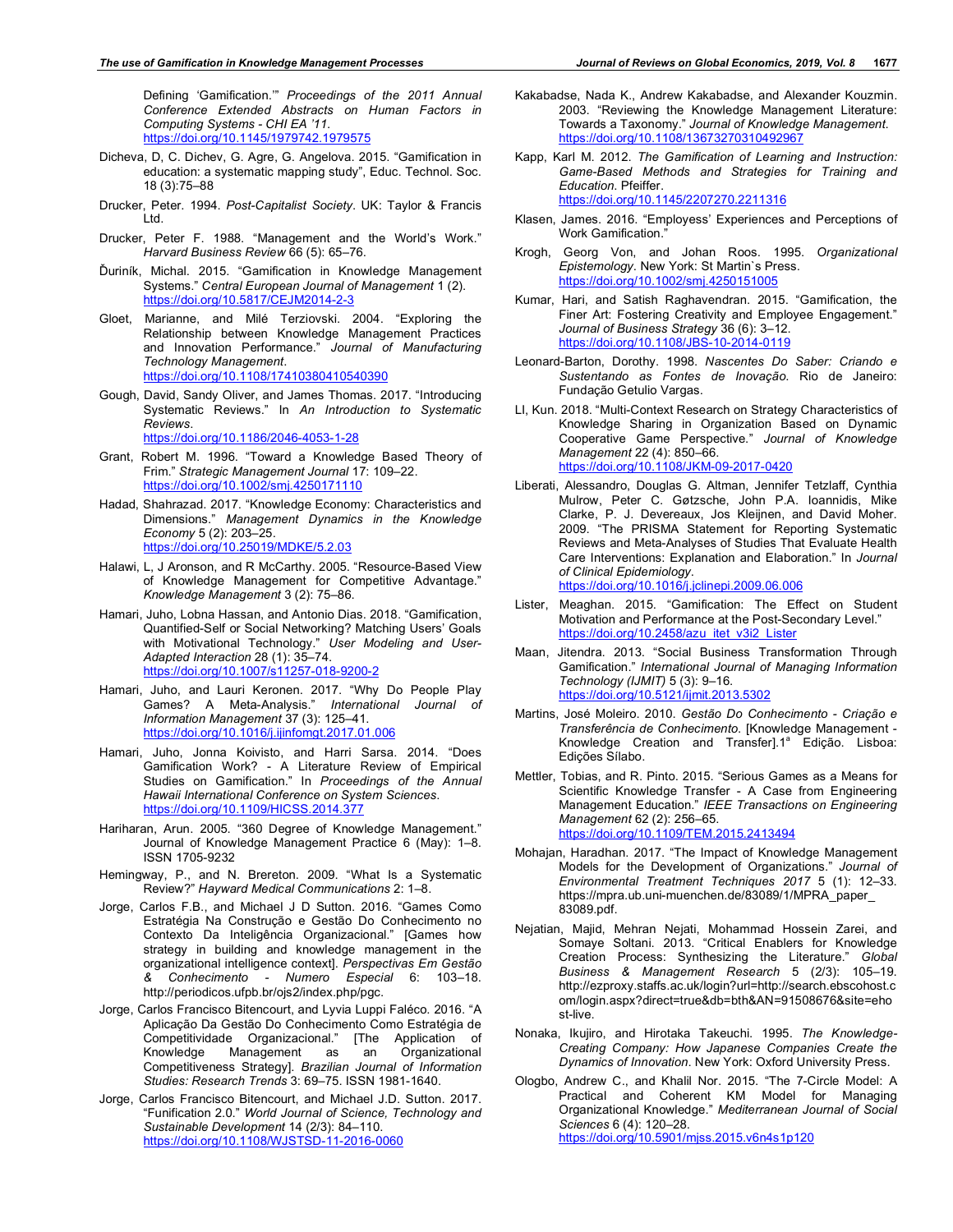- Petelczyc, Claire Aislinn, Alessandra Capezio, Lu Wang, Simon Lloyd D. Restubog, and Karl Aquino. 2018. "Play at Work: An Integrative Review and Agenda for Future Research." *Journal of Management* 44 (1): 161–90. https://doi.org/10.1177/0149206317731519
- Polanyi, M. 1966. *The Tacit Dimension*. London: Routledge & Legam Paul.
- Prahalad, Coimbatore K, and Gary Hamel. 1990. "The Core Competencies of the Corporation." *Harvard Business Review* 68 (3): 79–91. https://doi.org/10.1016/j.ydbio.2010.09.018
- Probst, Gilbert. 1998. "Practical Knowledge Management: A Model That Works." *Prism-Cambridge Massachusetts-*, 17–30. https://www.researchgate.net/publication/271508998\_Practic al\_Knowledge\_Management\_-\_A\_Model\_That\_Works.
- Raftopoulos, Marigo, Steffen Walz, and Stefan Greuter. 2015. "How Enterprises Play: Towards a Taxonomy for Enterprise Gamification." *DiGRA 2015: Diversity of Play: Games - Cultures - Identities*.
- Ralph, Paul, and Kafui Monu. 2015. "Toward a Unified Theory of Digital Games." *The Computer Games Journal* 4 (1–2): 81– 100.

https://doi.org/10.1007/s40869-015-0007-7

- Rapp, Amon, and Maurizio Tirassa. 2017. "Know Thyself: A Theory of the Self for Personal Informatics." *Human-Computer Interaction* 32 (5–6): 335–80. https://doi.org/10.1080/07370024.2017.1285704
- Rauch, Marta. 2013. "Best Practices for Using Enterprise Gamification to Engage Employees and Customers." In *Lecture Notes in Human Computer Science*, 276–83. https://doi.org/10.1007/978-3-642-39262-7\_31
- Rinc, Sergej. 2014. "Integrating Gamification with Knowledge Management." *Management, Knowledge and Learning, International Conference*, 997–1003.
- Robson, Karen, Kirk Plangger, Jan H Kietzmann, Ian McCarthy, and Leyland Pitt. 2015. "Is It All a Game? Understanding the Principles of Gamification." *Business Horizons* 58 (July):  $411 - 20$ .

https://doi.org/10.1016/j.bushor.2015.03.006

- Roth, Steffen, Dirk Schneckenberg, and Chia Wen Tsai. 2015. "The Ludic Drive as Innovation Driver: Introduction to the Gamification of Innovation." *Creativity and Innovation Management*. https://doi.org/10.1111/caim.12124
- Saldaña, Johnny. 2014. *The Coding Manual for Qualitative Researchers*. *Sage*.

https://doi.org/10.1007/s13398-014-0173-7.2

- Salman, Munir, Jana Becker, Michael Fuchs, Dominic Heutelbeck, and Matthias Hemmje. 2016. "Enhancing Knowledge Management and Transfer in an Applied Gaming Ecosystem." In *Proceedings of the European Conference on Knowledge Management, ECKM*, 2016–Janua:786–95.
- Sandelowski, Margarete, Corrine I. Voils, Jennifer Leeman, and Jamie L. Crandell. 2012. "Mapping the Mixed Methods-Mixed Research Synthesis Terrain." *Journal of Mixed Methods Research* 6 (4): 317–31. https://doi.org/10.1177/1558689811427913
- Seaborn, Katie, and Deborah I. Fels. 2015. "Gamification in Theory and Action: A Survey." *International Journal of Human Computer Studies* 74: 14–31. https://doi.org/10.1016/j.ijhcs.2014.09.006
- Serrano, António, and Cândido J. Falé Fialho. 2005. *Gestão Do Conhecimento - O Novo Paradigma Das Organizações*. [Knowledge Management - The New Paradigm of Organizations].2<sup>ª</sup> Edição. Lisboa: FCA - Editora de Informática.
- Sharif, MNA, and NH Zakaria. 2005. "Facilitating Knowledge Sharing Through Lessons Learned System." Journal of Knowledge Management Practice 12 (March 2005): 117–24.
- Sharkie, Rob. 2003. "Knowledge Creation and Its Place in the Development of Sustainable Competitive Advantage." *Journal of Knowledge Management* 7 (1): 20–31. https://doi.org/10.1108/13673270310463590
- Singhsomransukh, Shivnetra, and Dongcheol Heo. 2017. "Gamification of Knowledge Sharing Practices: A Proposed Conceptual Framework for Organizational Learning." In Proceedings of the International Conference on Intellectual Capital, Knowledge Management & Organizational Learning, 232–35.

http://search.ebscohost.com/login.aspx?direct=true&db=edb &AN=126894534&site=eds-live.

Sousa, M. J., & Rocha, A. (2018). Leadership styles and skills developed through gamebased learning. Journal of Business Research.

https://doi.org/10.1016/j.jbusres.2018.01.057

- Sousa, M. J., Carmo, M., Goncalves, A. C., Cruz, R., & Martins, J. M. (2018). Creating knowledge and entrepreneurial capacity for HE students with digital education methodologies: Differences in the perceptions of students and entrepreneurs. *Journal of Business Research*. https://doi.org/10.1016/j.jbusres.2018.02.005
- Spender, J.-C. 2014. "Making Knowledge the Basis of a Dynamic Theory of the Firm." *Strategic Management Journal* 17 (S2): 45–62.

https://doi.org/10.1002/smj.4250171106

- Stacey, Ralph D. 1996. *Complexity and Creativity in Organizations*. San Francisco, CA: Berrett-Koehler Publishers.
- Strauhs, Faimara do Rocio. 2003. "Gestão Do Conhecimento Em Laboratório Acadêmico: Proposição de Metodologia." [Knowledge Management in Academic Laboratory: Methodology Proposition]. Universidade Federal de Santa Catarina. http://repositorio.ufsc.br/xmlui/handle/123456789/ 85440
- Shujahat, M., Sousa, M. J., Hussain, S., Nawaz, F., Wang, M., & Umer, M. (2017). Translating the impact of knowledge management processes into knowledge-based innovation: The neglected and mediating role of knowledge-worker productivity. Journal of Business Research. https://doi.org/10.1016/j.jbusres.2017.11.001
- Suh, Ayoung, Christy M.K. Cheung, Manju Ahuja, and Christian Wagner. 2017. "Gamification in the Workplace: The Central Role of the Aesthetic Experience." *Journal of Management Information Systems* 34 (1): 268–305. https://doi.org/10.1080/07421222.2017.1297642
- Suh, Ayoung, and Christian Wagner. 2017. "How Gamification of an Enterprise Collaboration System Increases Knowledge Contribution: An Affordance Approach." *Journal of Knowledge Management* 21 (2): 416–31. https://doi.org/10.1108/JKM-10-2016-0429
- Suorsa, Anna Reetta. 2015. "Knowledge Creation and Play A Phenomenological Approach." *Journal of Documentation* 71 (3): 503–25. https://doi.org/10.1108/JD-11-2013-0152
- Sveiby, K.E. 1998. "Measuring Intangibles and Intellectual Capital: An Emerging First Standard." http://www.sveiby.com.au/ EmergingStandard.htm
- Swacha, Jakub. 2015. "Gamification in Knowledge Management Motivating for Knowledge Sharing." *Polish Journal of Management Studies,* Czestochowa Technical University, Department of Management, vol. 12(2), pages 150-160. December. https://www.scopus.com/inward/record.uri?eid=2 s2.0-84953233433&partnerID=40&md5=e57d34eefa82d 3951aee68c86dc66a25.
- Tranfield, David, David Denyer, and Palminder Smart. 2003. "Towards a Methodology for Developing Evidence-Informed Management Knowledge by Means of Systematic Review." *British Journal of Management*. https://doi.org/10.1111/1467-8551.00375